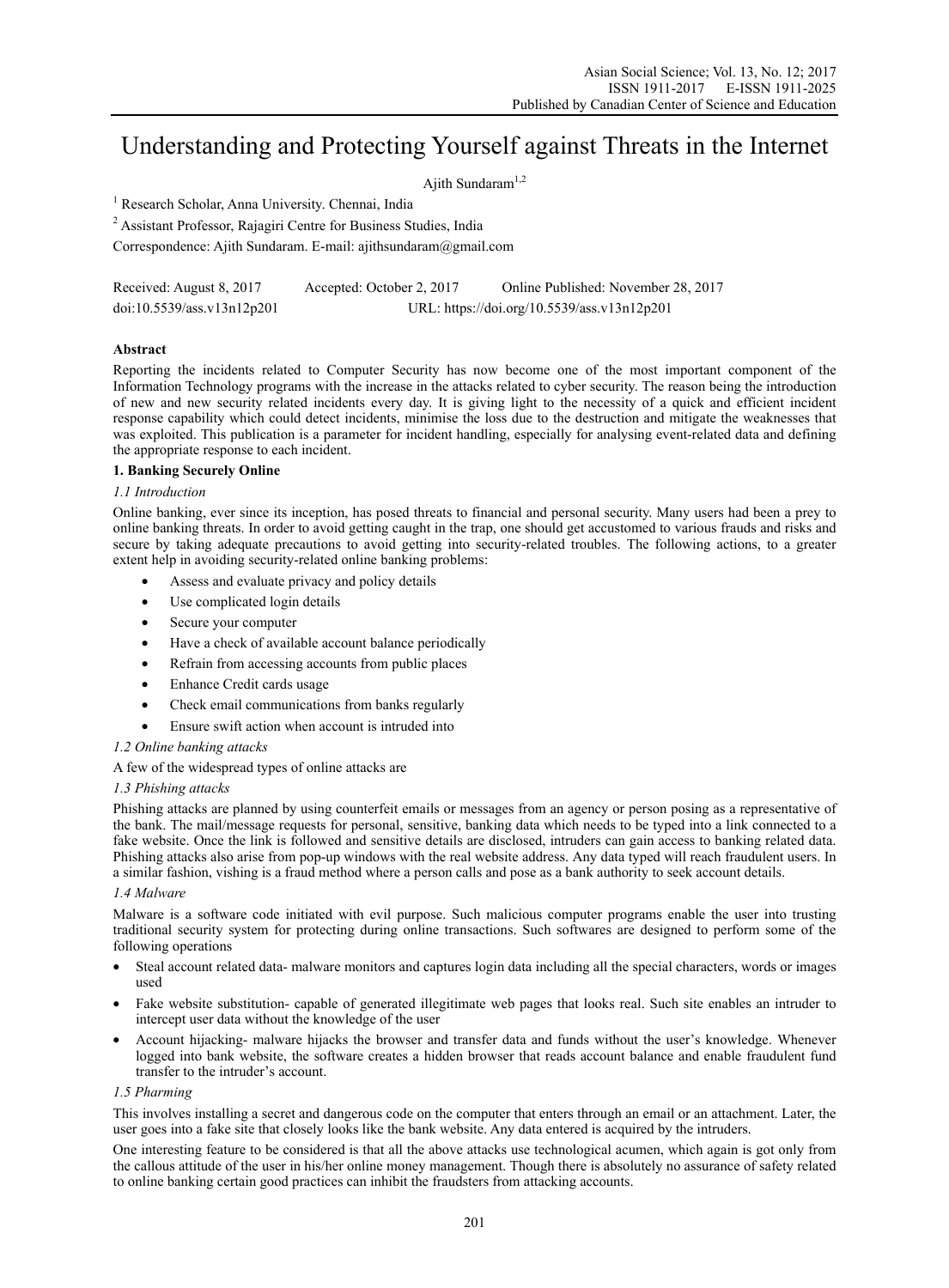**Periodic review of bank's online privacy features and actions-** banks should mandatorily send a copy of the privacy features to all their customers. Customers, from their side, are required to ensure that they adhere to additional security features authorised by the bank.

**Check the privacy policy of the company before initiating online payments-** always refrain or limit from disclosing unwanted private data. Also view any existing history of privacy violations from the bank's side.

**Always choose a complicated online personal identification number (PIN)-** always update or change PIN regularly. Avoid easy to guess numbers like birthdays. Never disclose PIN number to others.

**Install powerful anti-virus or anti-spyware programs and update them frequently-** always keep an updated version of anti-virus installed the computer to avoid gaining illegitimate access. Periodically agree to system upgrades.

# *1.6 Regular assessment of online account activity*

**Using credit card for online payments-** credit cards have powerful protection than debit cards

**Refrain from accessing accounts in public places where chances of public monitoring are high-** avoid entering log in details from unsecured or public networks. Avoid computers or systems that are easily accessible by public as sometimes the account details can be deposited in the web browser's provisional memory.

**Always verify emails relating to online banking and check the authenticity of the contents and the sender-** avoid clicking suspicious links or replying to email requests or warnings regarding financial activity. As a precaution, forward the suspicious mail to the concerned authority and delete them from mail box.

# **Any disclosure made by the user on a fraudulent website regarding financial activity must be immediately reported**

Agreed that online banking has its own risks. However judicious management of online activity will go a long way in preventing unauthorised access of financial information. Accustom to the rights and responsibilities of an online banking customer.

# **2. Cyber Threats to Mobile Phones**

## *2.1 Increasing mobile threats*

Smartphones or mobile phones, equipped with advanced features and capabilities as found in personal computers, are a hit with people. Despite its popularity, smart phones have become gullible objects for attackers. Though smartphones have outnumbered PCs in terms of units sold, they have become easy targets for attackers who have completely exploited their growing popularity. The attackers have resorted to sophisticated attacks on mobile phones which are more vulnerable than PCS, as they are yet to be equipped with counter attack measures. Smart phones and personal digital assistants provide users with facilities like internet and many other applications. Mobile phones are yet to embrace sophisticated technical security measures and use obsolete mobile phone operating systems. Mobile social networking do not own detailed privacy controls unlike the PCs. Sadly, most of the smart phone users are unaware of the security shortcomings. They remain ignorant of the fact that surfing internet on the mobile phones are as unsafe as surfing on PCs and that security softwares require to be enabled. Most of the users store sensitive data which are easy targets for attackers.

Mobile phones have become sophisticated and multiple utility devices with people using them to store emails, passwords, banking details, online transaction activities. They are easy prey for attacks due to their portability features as they are easy to rob and stolen phone exposes all the details to a shrewd attacker. Most of the apps are malicious as anyone can design apps for mobile operating systems with scant regard for safety. Sources that are not linked to mobile service providers offer unfettered apps that can break into locked phones by bypassing the lockout features. Just like in PCs, legitimate smartphone softwares can be attacked. The user himself can trigger off an attack clicking on a link that gives rise to passive attack or by just using a handset that has a susceptible app.

Phishing attacks use electronic communications to trap users into installing dangerous softwares. Just like in PCs, mobile phone users are susceptible to phishing, smishing and vishing attacks on both feature phones and smartphones. Users may receive fraudulent charges on their mobile phone bills or by soliciting donations especially in the name of donations after any major catastrophe. Mobile phone users consider the phone's security to be less important whereas in reality it can be controlled by an attacker by enabling it to perform harmful commands. Smart phones are also great carrier of viruses.

#### *2.2 Steps to protect mobile phone*

Mobile phones have also developed sophisticated security solutions which were previously available only for PCs. Moreover, the security of the mobile phone is vested with the user who has to be cautious and judicious in matters relating to mobile security. In spite of taking precautionary measures, users can fall prey to mobile phone attacks. However, by adopting mobile phone security measures, the likelihood of an attack can be prevented.

- **Choose phones that give emphasis on security features-**Choose a device that offers file encryption that deletes malicious apps, that enable the service provider to erase the device remotely, that has an option to encrypt a backup, if any or that which support certificate based authentication.
- **Secure the device through configuration-** use password feature available in smartphones. By enabling this feature, by choosing a complex password, enabling encryption, remote wipe abilities and antivirus application all go a long way in protecting the mobile phone.
- **Configure web accounts to enable secure connections-** enabling configured web accounts prevents attackers from accessing web sessions
- **Refrain from accessing suspicious links or emails or messages-** they can lead to malicious content
- **Refrain from posting mobile number in public websites-** attackers can access mobile numbers from public websites and use them for future attacks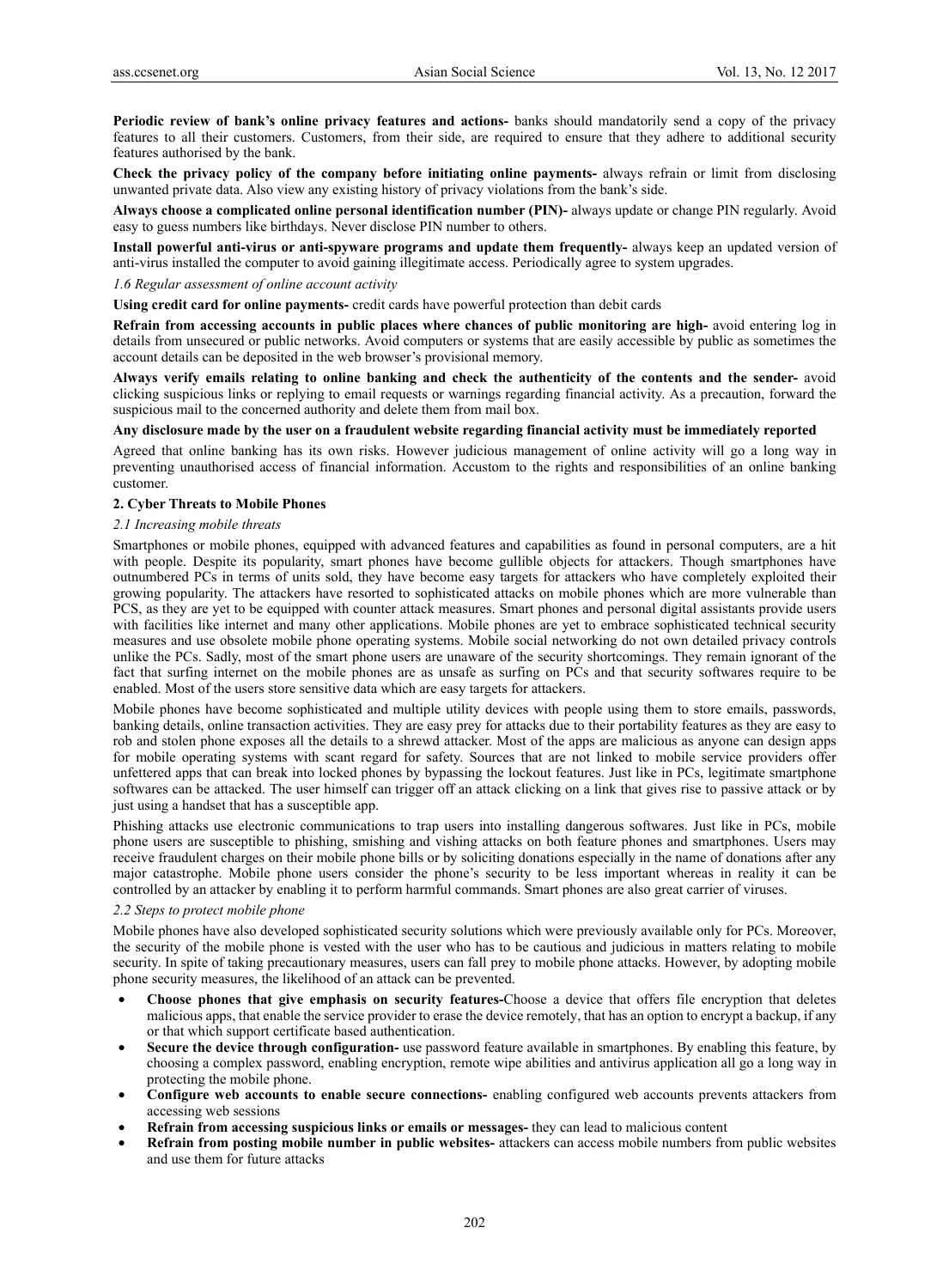- **Choose what to store in the device-** be wise in storing data in the device as attackers can have access to the stored content with enough time and sophistication
- **Choose apps wisely-** research on apps before installing them. Check on what details the app solicits. Do not install the app if it demands too much permissions for installing. It can turn out to be Trojan horse
- **Have control of the device in public places** the portability of mobile phones make them easy to be stolen. So have a physical control of the gadget
- **Disable interfaces that are not in use-** attackers look at loopholes in the softwares that use the interfaces
- **Keep Bluetooth enabled phones to non-discoverable mode-** keep the Bluetooth enabled in non-identifiable mode to make it invisible to fraudulent devices. If Bluetooth enabled devices are in discoverable mode, they can attract an infected device or attacker as they expose their visibility to them
- **Avoid using unknown wi-fi networks or public wi-fi-** attackers may identify vulnerable devices from public wi-fi networks and can attack mobile hotspots
- **Delete all data before disposing a device-** contact the device's manufacturer to understand about how to securely wipe the device before discarding
- **Be vigilant when using social networking applications-** the apps reveal unwanted personal details and location to unintended parties
- **Do not intrude the device-** third party firmware should not be used to access the device features that are locked by default.
	- **Timely action when smartphone or personal devices are stolen/lost**
- **Report the loss of the gadget to the organisation and mobile service provider-** intimate the loss to the organisation and service provider as soon as possible to hinder the malicious activities
- **Convey the authorities/police about the loss-** appropriate actions can be taken by the local authorities when theft of gadgets are reported
- **Change account permits-** when phones are used to access corporate networks, contact the IT faculty and revoke all the stored content on the lost phone
- **If required, wipe phone-** if possible erase all the stored data on the phone by contacting the service provider

#### **3. Play Safe: Avoid Online Gaming Threats**

Sophisticated machineries, skills and high speed internet led to the rising popularity of online gaming. This has enabled pranksters and fraudsters to venture into this arena for illicit profits. Anybody using online games must be educated about the risks involved. Some of them are

- Interactions with cunning strangers who trick people into disclosing sensitive information
- Computer intruders who make use of security limitations
- Online and real world predators
- Viruses, compute wares and spyware

Some of the popular genre of games involve players to create online identities which perpetuate into real world activities. Virtual games are sold in real world for money. Similarly, real money is used to buy virtual world games. This activity has given rise to virtual crime. Online games are prone to technological risks and social risks.

### *3.1 Technological risks*

- a) **Viruses and worms-** they come in the form of attachments in mails, messages or through game files or installed softwares and intrude the computer systems
- b) **Malicious software-** fraudsters also capitalise on social networks linked to online games and solicit the users to fake websites or to open email attachments carrying dangerous software or content.
- c) **Insecure or compromised gamer servers-** insecure software on the game server poses a risk to the computer on which it is connected. Any game working using internet or connected to another computer is risky compared to the ones that is not linked to internet. Attackers can choose to install spyware, viruses or access personal details from vulnerable systems. By exploiting vulnerable codes available in online games, pranksters can read files, crash games and have complete control of the computer. Similarly operating a computer server running gaming apps involve the same risks as those involved with the operation of servers of other applications. Attackers can crash the server if it has poor security profile or insufficient protection. Sometimes, gaming protocols are inefficiently implemented and are not secure as other popular commercial softwares. As a result, it exposes the computer to unknown attacks.

#### *3.2 Social risks*

Computer games, which were once solitary activities, have expanded to online communities. Intruders have harvested these interactions in such gaming environments to gain access to personal or sensitive information. Some of the social risks associated with online gaming are

- **a) Social engineering-** attackers may lure into installing softwares that can control and monitor online activities and lead to fake websites that offer malicious downloads on the pretext of online game apps
- **b) Identity theft-**fraudsters can gain personal data from the gaming profile and can create fake profiles or accounts in the stolen name or can even use it to access financial accounts.
- **c) Protection schemes-** there has been a rampant crime happening in gaming community. Protection rackets operate by warning weaker players of the community of negative consequences if real money is not paid.
- **d) Cyber prostitution-** sometimes pranksters create fake cyber brothel soliciting customers. And once the money is paid, the account gets deleted
- **e) Virtual mugging-**the players used software applications to defeat other players and took away their items to be sold online.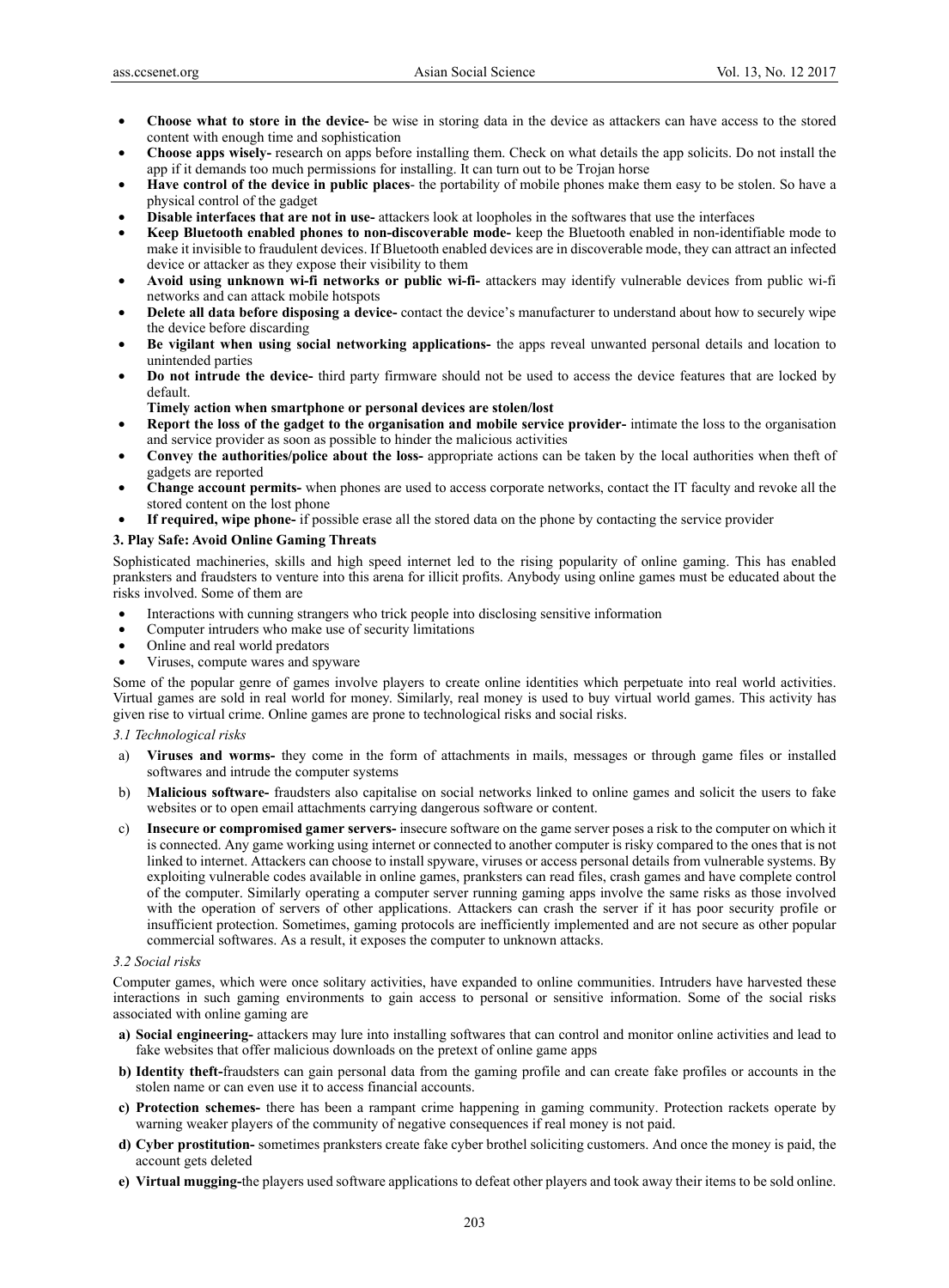**f) Virtual sweatshop-** exchange of simulated items and virtual currency for tangible money has produced cybernetic sweatshop where workers from poorer countries are abused by people seeking profits from online economies

### *3.3 Protection from risks*

By educating oneself about computer security, internet gaming can be safe and enjoyable. Basic computer security principles that need to be followed are using antivirus, using firewall, checking the authenticity of the downloaded files, cautious in opening attachments, creating a backup of financial data, using complex passwords and updating application software.

# *3.4 Gaming-oriented security principles*

- **a) Identifying 'administrator mode' risks-** some games demand using the computer in admin mode. In such cases, it is imperative to ensure that the game vendor is authentic and reliable and the game has to be downloaded only from a trust worthy site. Free downloaded games are embedded with malicious software involving plugins that require that require to run certain games. In admin mode, the attacker can have a complete and easy access to the computer. And always ensure that the administrator password is private and close monitoring of kids' online activities are advised.
- **b) Identify ActiveX and Javascript risks-** always be aware that some web games require ActiveX or Javascript to be enabled. This exposes many risks when the features are enabled.
- **c) Play the game on the game site-** it is always advisable and safe to play online games at the game site itself. This way, one can switch back to the user account to browse the web. This reduces the risk of landing on to a malicious website.
- **d) Pay attention to firewall management-** home users can use firewalls to safeguard their computers from risks. When multi player internet games are player, certain rules prompt the firewall to be lax inorder to gain access to the computer. In such settings, there are higher chances of security threat to the computer. Sometimes, firewalls may allow certain IP addresses to be tagged trusted to reduce the chance of interacting with a fraudster who can infect the computer.

Online games are a great source of entertainment generating new industries and revenues and opening up the imagination of individuals. However, there are also risks involved, which can be dealt through judicious security management techniques.

#### **4. Introduction to Information Security**

As per the reports of Internet Software Consortium's Internet Domain Survey, as on January 2008, approximately 542 million computers available over 250 countries on every continent, including Antarctica, was connected to the internet. The internet can be described as worldwide assembly of lightly linked networks, which can be reachable by distinct computer hosts, in many different ways, to any person owning a personal computer and an internet connection. The internet is not a single network and can be reached by individuals and organisations, irrespective of the national or geographical frontiers at any time of the day.

However, the ease and stress-free accessibility to data is laced with security threats and risks, the foremost risk being loss, theft or misuse of information. The data stored electronically and made available on networked computers are more susceptible to risks than those printed on paper and stored in cabinets. Intruders need not be physical present to steal data. In fact, they may operate from beyond geographical boundaries. They can steal or fiddle with the electronic content without leaving any trace of their illegal activity. They can generate new electronic documents, work on their own programs and keep their unauthorised activity under wraps.

# *4.1 Preliminary security theories*

The preliminary security theories relating to content on the internet are confidentiality, availability and integrity. Security models relating to individuals who access the content are authentication, authorisation and nonrepudiation. When data is accessed by an unauthorised person, the result is loss of confidentiality. Confidentiality is pivotal to information like research data, health and insurance documents, new item dimensions and corporate venture strategies. There is a legal compulsion to defend the secrecy of individuals or organisations, principally for banks, loan firms, debt collectors, companies offering credit facility, hospitals, medical practitioners, medical records, institutes offering counselling or rehabilitation, tax collecting agencies. Information when available on an insecure network gets infected and the content gets modified. This result is called loss of integrity. Human activity by way of error or tampering can cause unauthorised changes to the content. Integrity is crucial for safety particularly for financial accomplishments such as electronic fund allocations, air traffic mechanism and financial accounting. When data becomes unavailable due to inaccessibility or if deleted, the result is loss of availability. This means that the required content cannot be accessed by authorised individuals. Availability feature is the most important element in service related businesses which predominantly use the information.

Availability of the network is imperative to businesses that are dependent on network connection. When users are denied or are unable to access the network or those facilities offered on a network, they go through denial of service. Authentication and authorisation are used by organisations in order to make the information available to those who actually require it. Authentication is establishing that the user is actually the same person who he/she claims to be. To prove the point, the user may have something tangible such as a smartcard or some hidden code like a password or something that proves the user's identity like fingerprint. Authorisation involves finding out if the person/system has the power or right to operate certain activity on the system. Authentication and authorization operate simultaneously. Users should authenticate themselves before undertaking the operation they are authorised to carry out. Once authentication is done, the user cannot deny his/her action. Security is strong in such cases. This inability to deny the act done is called nonrepudiation.

Internet users always need to be assured of information security. That is, they should be convinced that

- The information they use is trust worthy
- The data for which they are responsible will be used only in the manner that is expected to be shared
- The information will be available for use when required
- The systems will process content in timely and trustworthy mode.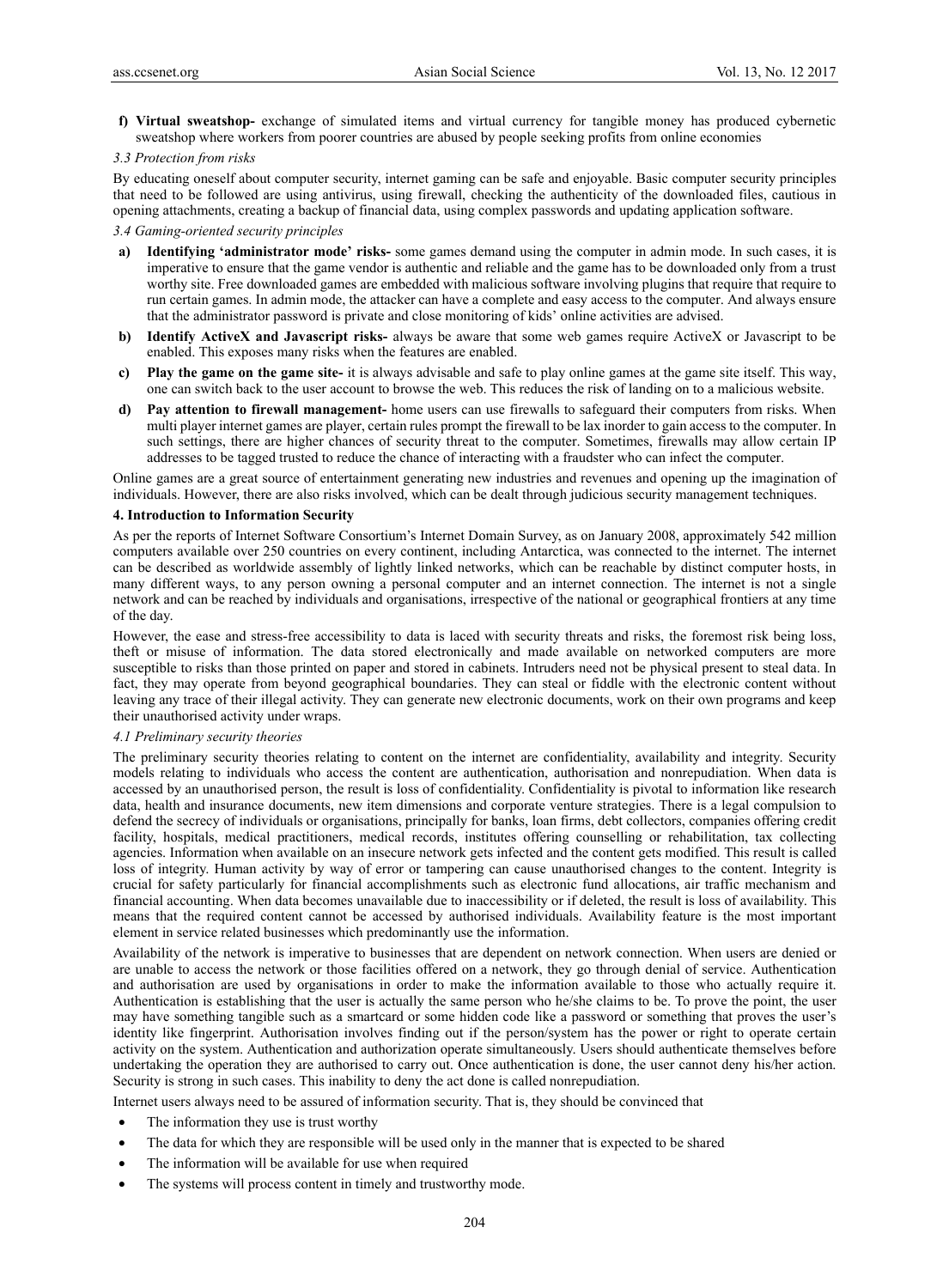Information security assurance goes beyond system of different kinds like large scale systems, regulation systems, in-built system and it accommodates systems with hardware, software and mortal elements. It also takes care of system intrusions and laxity towards information safety.

Strangely, it is easy to get into an insecure network and gain unauthorised access to data. And above all, it is difficult to nab the intruders. Though, nothing worth stealing is stored on the system, intruders can use the computer as a weak link, paving way for unauthorised access to organisation's systems and information.

Sometimes those data that are normally considered unimportant or harmless, like type of hardware or software used, system patterns, type of network connections, contact numbers, access and authentication actions are of great interest to intruders. System security is at risk when security oriented content enable intruders to connect to important files and programs. Examples of important content are passwords, access control files and keys, manpower details and encryption processes.

All are vulnerable to security lapses and intrusions. Those affected comprise banks and financial institutions, insurance organisations, brokerage houses, consultants, government organisations, medical centres, medical laboratories, network service providers, functional institutions, education services, wholesale and retail traders. Some of the aftermaths of an intrusion are major loss of time in recovering from unruly situation, downward productivity, huge loss of money and man-hours, significant loss of credibility or business opportunity, legal liability, business crash and even loss of life. Sometimes, individuals may even go bankrupt due to leak of valuable information like financial content. Individuals can lose valuable details like credit card PIN, medical and other personal and confidential information. Individuals must be abreast with websites data that include alerts, cyber security tips, authorised people related to information security systems and people in power who may be capable of taking control of the situation and initiate appropriate action.

## **5. Understanding and Protecting Yourself Against Money Mule Schemes**

Money Mules Are those people who are used to commit fraud by transporting stolen money or some kind of goods. Fraudsters recruit money mules to grab stolen credit card details. Sometimes, money mules are unaware of the fact that they are being used to commit fraud. But there are also money mules who participate willingly. The modus operandi is to extract money from organizations or from individuals.

# *5.1 Schemes that look like legal options*

The rampantly used money mule efforts are in the form of 'work from home' solicitations. They focus on the unsuspecting people who may be desperately looking to work from the comforts of their home. The solicitations are meticulously crafted so as to look like genuine offers from legitimate companies. Fraudsters structure the content or mail in such a manner that they are not filtered by spam filters and is designed to appear like communication from recognised companies. They even go to the extent of posting on jobsites where job aspirants are caught unawares.

#### The money mule scheme goes on like this:

Once the individual exhibits interest, the fake company gathers information like bank details and social security number from the employee, that is, the victim. He is also asked to sign a document that resembles a contract. As per the instructions from the company, the employee creates a financial account for funds transfer. The employee receives funds which are directed to be sent to a third party criminal. Many money mules operate this way and once the stolen fund is received by the criminal, the relationship is dissolved. The criminal recruits another mule for the next fund transfer. Throughout the process, the criminal's identity, involvement and intentions are hidden.

#### *5.2 Consequences*

The criminal and the other parties involved in the scheme will face serious consequences if caught and found guilty. The potential penalties are

- **Inaccessible bank accounts-** the law enforcement authorities may freeze the mule's bank account which may result in financial crisis. There will be a burden due to the long term impact on credit sources
- **Prosecution-** money mules will be taken for a trial for their involvement in fraud.
- **Responsibility for the damages-** some mules found guilty will be held accountable and may have to repay the losses suffered by the victims.
- **Threat to personal data** fraudsters are most interested in the personal information. They collect them from the money mules and can use them for malicious purposes.

**Effect on individuals-** The individuals who become victims may undergo the following consequences:

- **Financial loss** an individual may lose money by paying for undelivered goods or money may be debited from their accounts. Depending on the charges framed or if culprits are booked, the individual may recover a part of the money lost.
- **Time consuming processes** many hassles are involved right from identifying and reporting fraud to money recovery

**Effect on organisations-** when organisations are targeted, both the organisation and customers are affected.

- **Financial loss-** a fraudster may swindle a great deal of money.
- **Loss of sensitive data-** the criminal can steal customer data like financial data or use money mules to abuse customers
- **Goodwill loss-** the trust and loyalty of the customers will be lost if the organizations falls into fraud trap
- **Complicated processes-** many hassles are involved right from identifying and reporting fraud to money recovery
- **Possible future threats-** when prompt reactive and proactive measures are not taken, the organisation may fall into a new trap in future due to the loss of sensitive codes.

*5.3 Steps to protect self* 

 **Do not fall into money mule trap-** look out for warning signs and double check before volunteering to participate. On suspicious activity, immediately report to the concerned authorities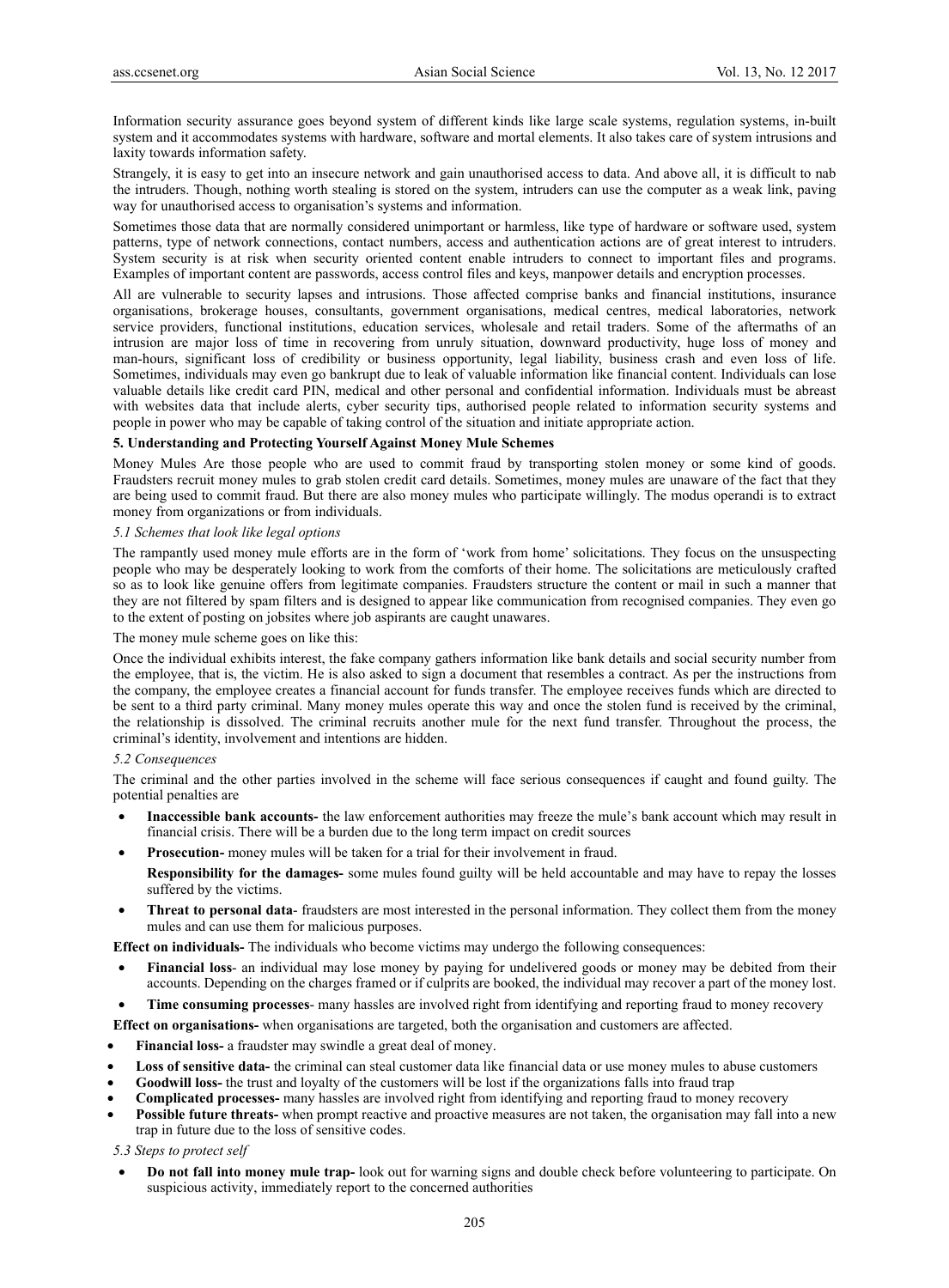- **Warning signs-** the job offers that are fake do not describe the job duties, company location will not be disclosed, the candidate specifications may not be highlighted, only online interaction take place and above all lucrative offers are made for little efforts. The most important warning sign to look out for is the email address as it uses a web-based service rather than the company domain.
- **Research-** do a thorough research about the company, the contact person and the offer. If no significant result arise out of the research, be convinced that it is a scam and report to appropriate authorities.

#### *5.4 Steps to protect organisation*

Criminals use fraudulent methods to connect to organisation's network and gain administrative access by using malicious code. By following certain preventive measures, organisation can reduce risks.

- Use strong firewalls, antivirus and anti-spyware software
- Restrict sensitive data to authorised staff only
- Always have a check on official records including employee data and financial transactions. Identify loopholes in the HR list
- Isolate computers used for performing banking operations. Apply strict access controls to such computers
- Look out for suspicious employee behaviour

## **6. The Perils of Using Portable Devices**

Portable gadgets like jump drives, pen drives, personal audio devices and tablets offer users appropriate right to use corporate and personal data as and when needed. The increase in their uses is coupled with the increase in risks and threats. The fact that these devices are portable and enable them to connect to various networks and hosts make them prone to security breaches. These portable devices are vulnerable to theft which result in huge data loss, prone to data exposure when the confidential data is exposed to unauthorised people and susceptible to exposure to network oriented attacks to the system to which the device is connected.

## *6.1 Describing Portable Devices*

There are two subsections of portable devices:

- Basic media devices that use a wired connection to a host transferring data (example, jump drives, mass media cards, CDs, DVDs and music devices without Wi-Fi competency)
- Smart media devices that can move data with a wired or non-cellular wireless association (for example, tablets, gaming devices, music devices with Wi-Fi competency and e-readers). These devices are predominantly used to check email, browse web and download various applications, audio and files

#### *6.2 Risks involved*

Using simple storage media looks safe, but it poses many hitches for a user or an organization. Most of the malware (malicious content) is transferred today through USB tools. These tools such as a jump drive or music device plug into the USB port of the PC and can enclose malware that is copied unintentionally or may get attached automatically. Attackers have become tech-savvy and have designed sophisticated methods to launch malicious code. Once a system gets affected, the malware spreads to other system in the network. These devices are capable of installing malware inside any firewall set up on PC and are not easily detectable. The portable storage devices being handy, gives easy access even for insiders to indulge in malpractices as they are hard to track.

Smart gadgets stealthily infect systems when downloading some content that has virus. Their rampant usage by a huge population and the absence of effective security tools make them great carriers of malware. There is also a large scale loss of data or data exposure as people tend to store sensitive content in their smart devices which when run on untrusted applications pose risk. Also, the attractive features of some of the smart devices attract threats. For instance, when Bluetooth is on, the device becomes visible to malicious attackers. Similarly, private and public wi-fi networks are hotbeds for attackers to intercept unencrypted data. The most common threat to smart devices is the handiness of the device. It can be easily left behind and is easy to be stolen.

#### *6.3 How to Minimize These Risks*

Some of the recommended practices to reduce the risks are

# **1. For portable storage media - when making use of storage media such as jump drives, CDs and music devices without Wi-Fi competency**

- Install antivirus software powerful enough to detect any malicious attacks after scanning
- Refrain from connecting any unknown jump drive or media device to PC before checking it from IT personnel
- Disable aurorun and autoplay features from all portable media devices
- Ensure that there are separate devices for storing professional and personal data and run it only in the allowed systems.
- Secure all confidential content using powerful encryptions. Once the data is copied or transferred from a USB drive, ensure that it is deleted using delete utility
- **2. For portable smart device when using smart tools such as tablets, music devices with Wi-Fi competency and e-readers:**
- Protect the tool by means of a strong PIN or secret code or password and alter it frequently.
- Download content only from trusted, verified and reliable sources or from the commercial store recommended by the device manufacturer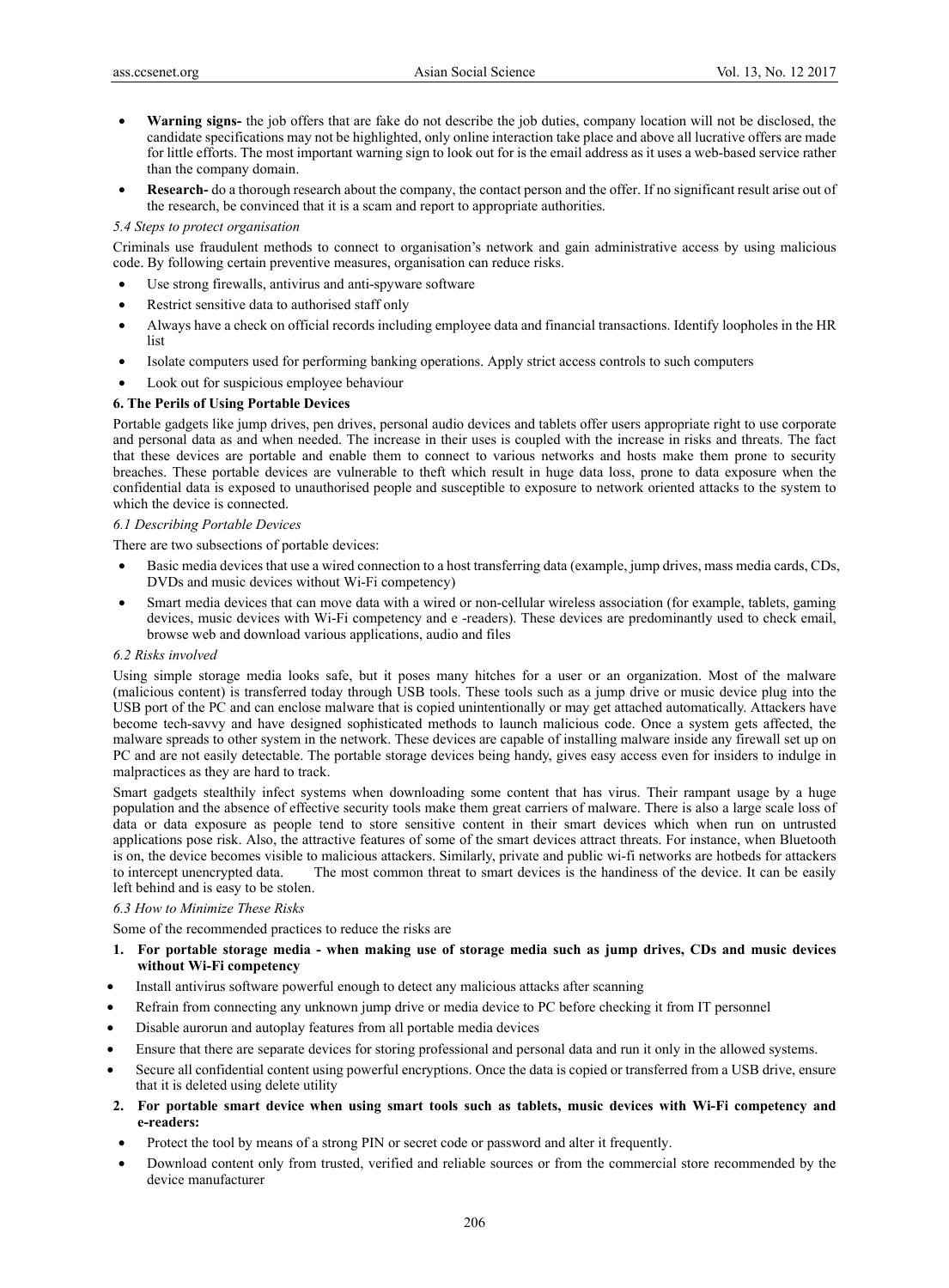- Scan the entire device periodically by running anti malware software and take appropriate action when suspicious applications are detected
- Set an idle time out for the device to lock, in case there occurs a time delay in using it.
- If the device support location tracking, activate it to track the location of the device if it gets lost or stolen.
- Disable Bluetooth or wifi when not using it.
- Do not attempt to jail break the device, that is, do not try to remove the limitations set by the manufacturer
- Activate a remote-wiping facility to delete all contents on the device when misplaced
- When using wi-fi, ensure that the network is encrypted
- **3. For portable smart devices that are used in organisations**
- Educate the employees about the policies imposed on the use of the kinds of removable devices allowed into the work environment. Ensure that the device has a significance in a particular business case
- Create acceptable policies for all removable devices used by the employees
- Advise the employees to report any missing devices inorder to wipe out data
- Advise the employees to use strong, secret codes for the devices
- Access should be allowed only through a protected VPN connection
- Ban personal portable devices in work set up
- Organisation may consider the feasibility of distributing corporate controlled devices for the employees
- Have a check list of mobile storage devices that carry important data and audit them on a regular basis.

# **7. Socializing Securely- Using Social Networking Services**

Social networking enable people to receive and disseminate data with others online. People all over the world communicate with each other from their mobile devices, applications and websites. Reports prove that Facebook is accessed by more than 500 million active users, Twitter by 175 million users, MySpace by100 million and LinkenIn by 80 million. These social networking sites provide different purposes, the primary one being networking with others. Apart from that they are used for building new associates, reconnecting with old friends, maintain existing relationships, promote professional assignments or discussions. Sites like Facebook and Twitter cater to wide range of people whereas LinkenIn stands for professional networking and interactions. MySpace caters to those interested in music and entertainment.

## *7.1 Risks Involved*

One should be cautious and have awareness regarding the likely hazards of sharing information on networking sites.

#### **Threats and over disclosure of information**

Pranksters may attack social media services and spread malwares, access personal information like identity, location, relationship details, etc. Sometimes, the users themselves may reveal too much information than intended to unauthorised individuals.

- **1. Viruses-** social networking sites are an ideal breeding ground for viruses given their immense popularity. When a virus is created and embedded in a website, the attacker puts many unsuspecting users to risk who transfer the malicious links with their list of friends.
- **2. Tools-** fraudsters make use of tools to regulate a user's account and then accesses the personal information of the users and the contacts he share. There may also be an attacker posing as an imposter.
- **3. Social engineering attacks** the attackers may post a comment or content that looks to be initiated from a genuine networking service. If acted based on the instructions, the user may end up revealing too much information or pave way for computer attack.
- **4. Identity theft** when personal information lands into the hands of the attackers, they may assume the identity of the user and post contents in his/her name
- **5. Third party applications-** sometimes social networking sites allow addition of third party applications. Though it may look harmless, it is capable of accessing intimate details without the knowledge of the user and post content, send spams, access friends list, etc.
- **Professional and personal effects-**professional or persona relationships may be compromised due to unscrupulous access
	- **1. Business details-** disclosing official content on social sites are unethical as well as harmful and causes considerable damage to professional life. Revealing customer details, internal issues of the company, intellectual property or other company matters on social media may bring about a bad reputation.
	- **2. Professional status-** inappropriate photos or posts on social networking sites may destroy the professional prospects. Recruiters or colleges may verify the accounts of their prospective candidates during the screening process. Contents posted by the candidate that reveal the political, religious or social orientation may hinder the chances of selection and affect the credibility or reliability of the candidates. There have been incidents of people being sacked from their jobs for the kind of contents posted.
	- **3. Personal relationship-** it is difficult to control the audience for certain posts. The comments, photos or contents posted impulsively may do much harm to personal relationships. Being transparent about the personal life on social media does much damage than expected as it is difficult to retract immediately. Almost 33 percent of the users have expressed their regret for revealing too much information.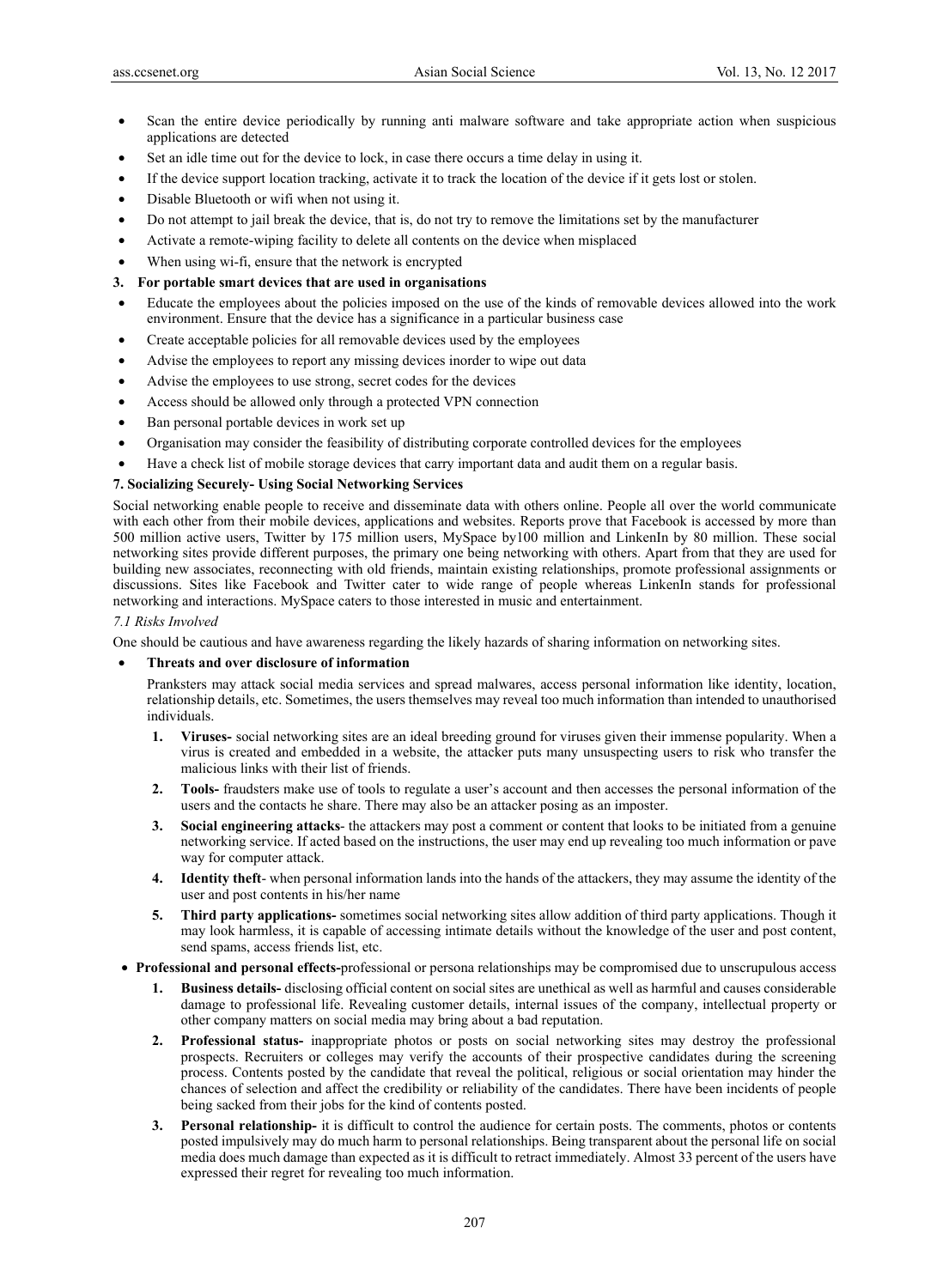4. **Personal safety-** there have been many incidents of cyber bullying. The contents posted may harm not only the user but also many others who are tagged in the posts or photos. The information posted unsuspectingly may invite unwanted harassment. Posting details such as the location, address, children's school details are much dangerous and may even compromise on the child's security. Cyberbullying incidents have harmed many individuals psychologically. So, social media pose as a physical, psychological or even social threat to the user if he does not manage his account meticulously.

# *7.2 Treading with Caution*

The user must always be aware that the social media is filled with risks and security threats. With adequate proactive measures, this situation can be altered into an enjoyable process. Proper security measures adopting will protect the user as well as the computer from malicious attacks. By protecting oneself, those connected around can also be secured.

#### *7.3 Putting security measures into use*

Social media offer unique risks. However, the user need not panic when using social media. The risks can be minimized and can be made entertaining and informative by adopting certain precautionary and proactive measures. The following points need to be remembered while using social media.

- Set strong, complicated and difficult to guess passwords for each service.
- Always keep the anti-virus softwares updated
- Timely installation and updating of applications and softwares are pivotal to system safety
- **Use strong privacy settings-** the security options provided by the social networking sites should be completely implemented into the account. By taking advantage of the services provided, the user is protecting self, others and the computer system. Do not compromise on the security and choose appropriate action for better protection of privacy. The services may update their security settings periodically. So always keep a tab on the safety features provided and regularly evaluate the settings and options, looking for changes and choosing the safest feature. A regular review of services' privacy policies are recommended to ensure that the user has adopted and incorporate all the necessary measures..
- **Do not encourage suspicious third party applications-** choose third party application judiciously. Do not install suspicious looking softwares or those devised by unscrupulous or unreliable vendors. Keep a check on the amount of details that third party applications can access. Always look for applications developed by trust worthy vendors.
- **Remember that everything is public-** be aware that anything posted on social media cannot evade public access. So the intelligent way to protect oneself is by limiting the amount of personal data posted on social media. This applies not only to the profile of the user, but also is applicable on the contents, comments or images posted. Always be vigilant about the responses from fellow users. Be cautious on the kinds of contents posted about self, others and particularly children. Always refrain from divulging details about children as it may attract criminals to the children which may cause irreparable harm to them.
- **Share information only with known people-** social media provided the option of choosing an audience for posts. While posting content choose the right viewers who can see the posts. Though many users try to increase their contact lists, consider sharing contents with the appropriate audience. Always group the contacts and assign access features differently for each group. Attackers are shrewd enough to convince users to include them in their close circle. They may even adopt fake identities to convince the user to be added as a contact. Double check the authenticity of the new contact b and confirm the identity who they claim to be before letting him access the personal details. However, it is recommended to always add people known to the user than add unknown fraudsters just for the sake of expanding the contacts base. Better be cautious than regret later.

Regardless of extreme restrictive and privacy measures adopted, social media are not competent enough to provide complete privacy. It is these loopholes that attackers will capitalise on for intrusions. The attacker may take advantage of the weak security aspects of an application or software. So as a responsible user, post content carefully and intelligently. Social media cannot be made free from risks. Manoeuvre as if the content is a public property and refrain from sharing anything that will put oneself as well as the contacts and those around at risk.

#### *7.4 South Korean Malware Attack*

Reports and specifications regarding the malware used on March 20, 2013 to attack South Korean have been vague and inconsistent. There are however, some varied versions from different organisations regarding the malware, named Dark Seoul. The attack strategy was as follows

- The infected file erases the master boot record (MBR) and other files.
- The malware was attached with an execution date and time and was designed to search machines having administrative connection to servers
- The targets were South Koreans
- The malware operates on multiple operating systems
- Simple design with potential for huge damage

While studying the risks, it was found that DarkSeoul was designed to escape the typical South Korean antivirus. This malware was designed as a low risk to U.S. Critical Infrastructure and Key Resources (CIKR), however, the operators should relentlessly continue the strategies to avoid infection and transmission of any type of malware that may attack their networks.

# *7.5 Defensive Measures*

On the basis of the above mentioned parameters of attack, US-CERT began to work towards a robust network model that can withstand any future attack on their enterprise. The intention is to minimise damage and maximise the business functions as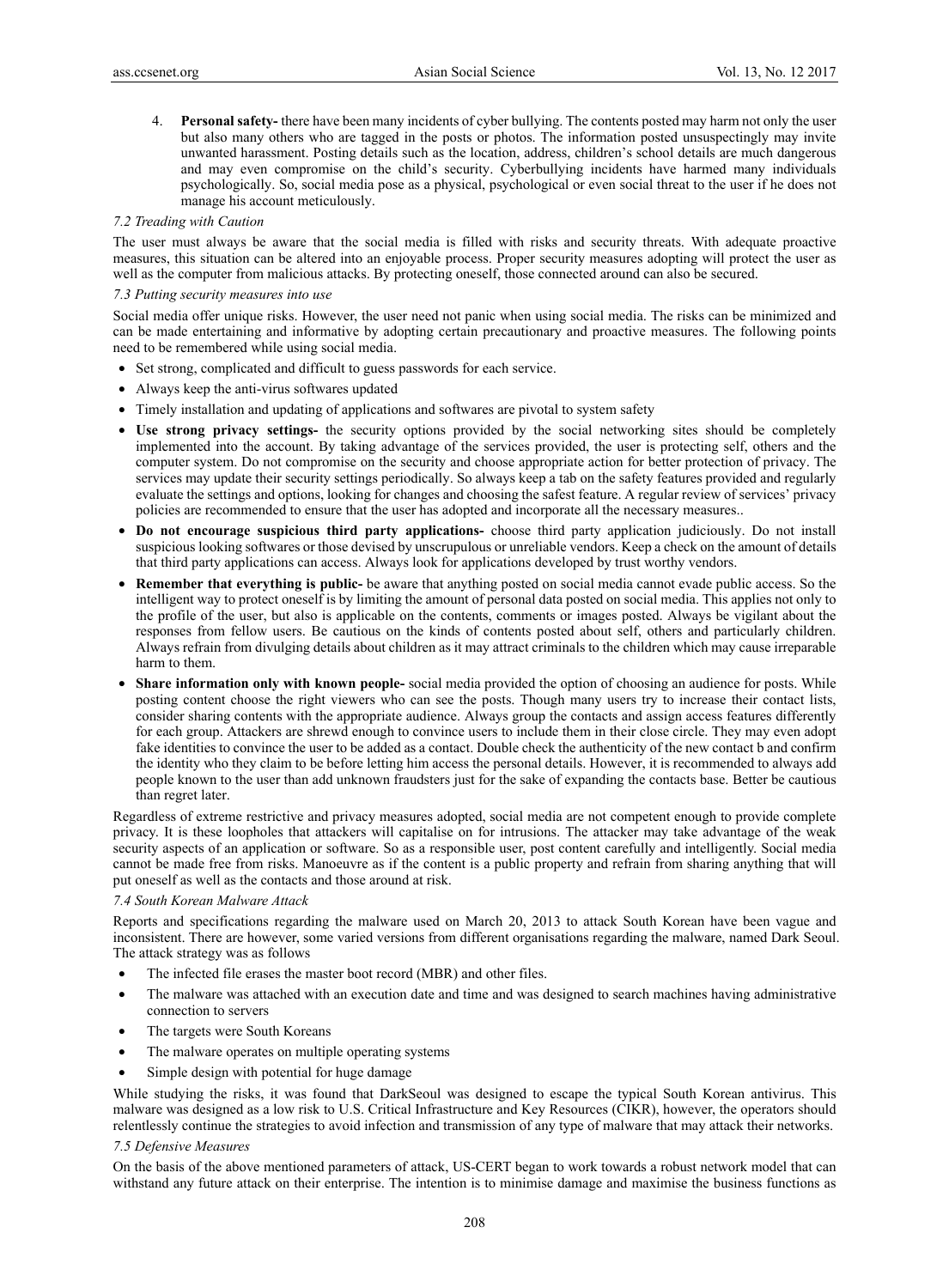soon as possible.

- Educate users on the need to transfer important files to network shares to pave way for central backup.
- Ensure daily backups of all important systems including offline and online copies
- Frequent execution of data restoration from backups for integrity of available processes
- Set up emergency communication plans in case of non-availability of network resources.
- Segregate critical networks from business systems
- Identify critical systems and analyse the importance of on hand spares for faster service retrieval
- Absence of internal monitoring system will lead to compromise of management services and destabilise security controls. Ensure strong password policy
- Maintain the latest antivirus engines and limit the user's ability to install and use unwarranted software applications
- Have updated operating system patches
- Disable unwanted workstations and servers
- Check for suspicious attachments and delete them. Also scan all software downloaded from internet before running them
- Be cautious when using removable storage devices
- Limit the number of cached credentials for all portable devices
- When administrative accounts are compromised, malicious activity occurs.

# **8. Knowing Voice over Internet Protocol (VoIP)**

Voice over Internet Protocol (VoIP) is a method of communication that enable making phone calls through broadband internet connection in the place of the conventional analogue telephone lines. VoIP allows to call others who can receive calls via internet. VoIP is increasingly used communication alternative for consumers. It is expected that VoIP is set to gain further popularity given the trend of decreasing broadband service rate. With the increasing usage of VoIP, expect an increase in threats to the user too. VoIP threats are almost similar to those on the internet. However, newer risks, tricks and unique IP telephony attacks are evolving.

# *8.1 VoIP configurations*

# **Routers**

These instruments allow using the typical phone to make VoIP calls. They are linked to cable/DSL modems and enable attaching the conventional telephone. After configuration with an appropriate VoIP provider, these units do not require a special software or connection with computer. The number can be dialled and can be spoken through the phone. An adapter can be used to place calls when travelling, given the availability of broadband internet access.

# **Adapters (USB)**

These devices use conventional phones to make VoIP calls. A simple ordinary phone is attached to the standard modular phone jack. Once connected, the software places calls.

# **Software-controlled VoIP applications: "softphones"**

These are software applications, also known as softphones that enable to make VoIP phone calls straight from PV using headset, microphone and sound card. The applications and services help users to talk to other people who can access similar service.

# **VoIP phones**

A VoIP phone resembles an ordinary telephone but links right to a computer network unlike a phone that connects to a phone line. A devoted VoIP phone may include a phone and a base location that links to the internet or may work on local wireless network.

# *8.2 Requirements and Availability*

One should be accustomed to the demands, supplies and possible service restrictions of VoIP service before changing to VoIP as a means of communication.

#### Requirements

VoIP connects to the Internet through an ISP, a VoIP service to expand to traditional landlines and VoIP software to make calls. It should be noted that Digital Subscriber Line (DSL) internet service make use of traditional phone lines for internet connection.

# Availability due to power outages

During a typical electricity shut off, VoIP becomes unobtainable because VoIP devices (computers, routers, adapters) rely on a power source to operate. Traditional phone lines work during such a power shutdown, which is deemed a major plus in an emergency. It is recommended to use an unhindered power supply (UPS) with a VoIP installation for operating during a power outage.

# Availability due to bandwidth

VoIP communication function only using a high-speed (broadband) internet connection for reliable functionality. A typical broadband connection is prone to service disruptions or deprivation of quality which is due to internet traffic.

# *8.3 Threats / Risks*

VoIP faces similar threats that is characteristic to any internet application. Internet users are already used to the nuisance of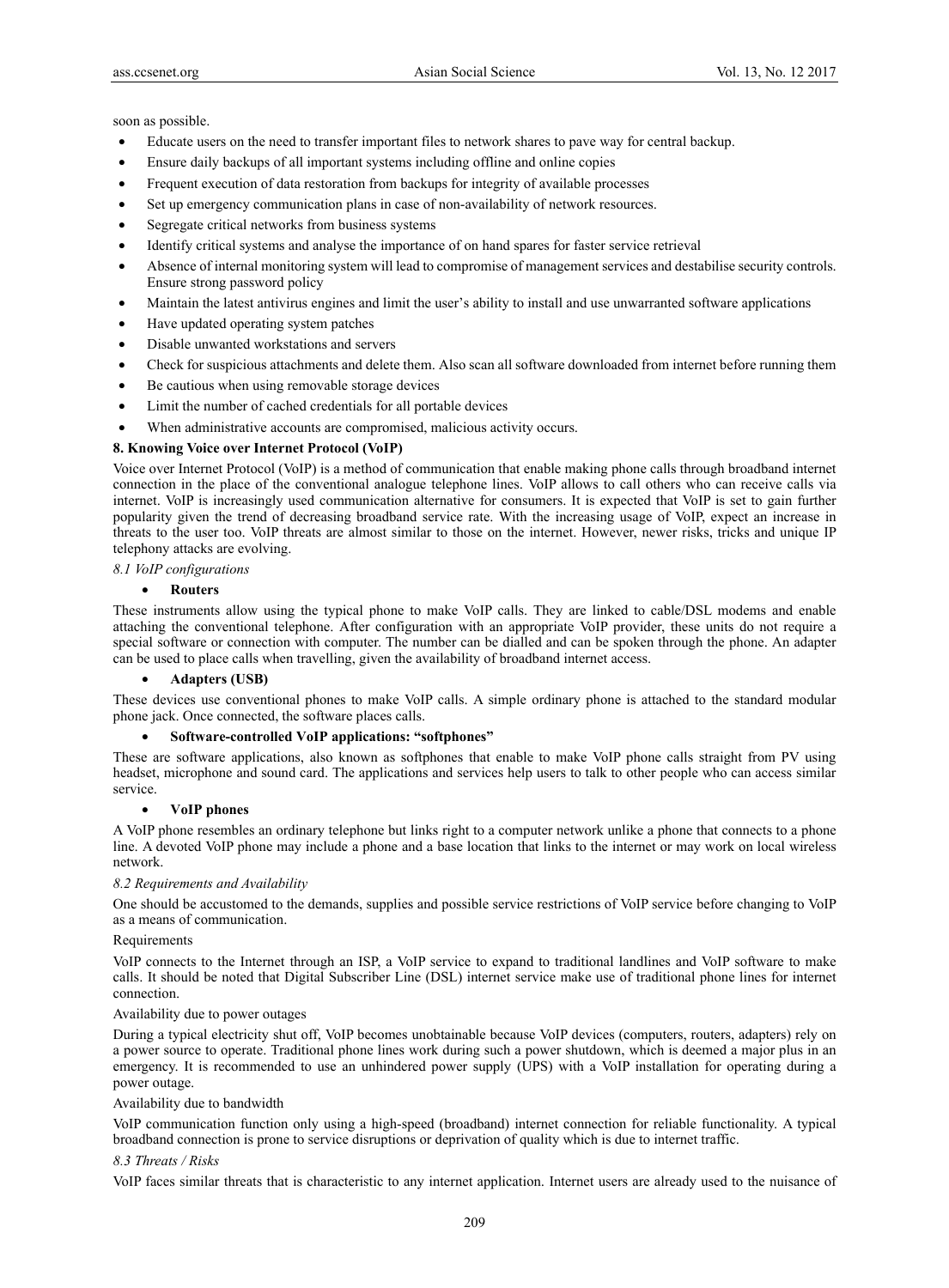email abuse by way of spam and phishing attempts. VoIP opens up yet another route for certain annoyances like abuse, spams and phishing attempts, which causes spam via internet telephony (SPIT), spoofing and identity theft. Additionally, the privacy of VoIP interactions can be questioned.

#### *Spam over internet telephony (SPIT)*

There will be annoying telemarketing calls and spams typical to any telephone user. However, a concept called spam over internet telephony has emerged which has exposed to the user to large volumes of unsolicited calls and spam voice messages. Spoofing

It is possible for an attacker to deceive an unsuspecting user. By establishing a bogus caller ID into an ordinary VoIP call, the receiver trusts the incoming call. He may unknowingly disclose vital information. This is a VoIP version of phishing. Attackers with the pieces of details obtained may use it for faking identity of another.

#### Privacy concerns

The confidentiality element in VoIP is questionable. VoIP transmits unencrypted data over the internet. So it becomes precisely possible to collect VoIP data and start a conversation.

## *8.4 Steps to Protect from threats*

Many of the methods used for safe VoIP are the similar for other internet applications. A few of the key steps of good personal computing are

- Mount anti-virus and anti-spyware series.
- Be wary about accessing files embedded in email messages or instant messages.
- Check the legitimacy and safety of the downloaded documents and new software.
- Ensure personal or financial data is secured.
- Create complicated passwords.
- Keep application software updated.
- Do not divulge personal information to unknown individuals
- Use encryption software for both installation and for the caller at the other end when using a software VoIP application

#### **9. Protecting Aggregated Data**

There is a reliance on collection and processing of huge amount of electronic data or aggregated data which in turn has initiated the evolution of sophisticated database software and hardwares with huge storage capacity. When organisations are storing and processing such vast data, they are vulnerable to serious threats such as attacks from cyber criminals, compromise of confidential data through illegal copying and altering of content and threat to the privacy and control of data. Such pervasive nature has serious implications on the day to day functioning of business such as inability to fulfil customer transactions, breach of trust, violation of laws pertaining to protection of data and exposure to law suits. These risks can be leveraged through judicious implementation of security practices. Organisations must attach tangible value to the data inorder to develop and execute security plans. The strategies developed should address all issues relating to vulnerability, breach of trust and its consequences, data manipulations, disclosure or loss, ramifications to organisations and plans for strengthening business-customer relationships.

Information security personnel are forever on their toes with the increasing number of cyber-attacks. With the decreasing cost of storage devices, enormous amount of data are being aggregated thus exposing it to risks. This aggregated data are compressed into electronic warehouses and are free from physical or operational demands of those using them. Aggregated data are vulnerable to both natural and man-made disasters. Information is the lifeline of any organisation. Therefore adequate precautions must to taken to preserve it from attackers. In information security, it is the data that prescribes the security necessities. In the run to protect data, organisations aggregate data in one or more logical locations and risk loss of control, use and ownership of data. Some of these problems and issues are as given below

#### **9.1 Replication and Persistence**

Aggregated data, when left unguarded, can be easily duplicated, shared, reformed and damaged. Just as a physical object that is created and destroyed easily, aggregated data too should be laced with the same attributes. However, this is impossible given the ease with which they can be replicated

#### *9.2 Ownership*

Another group of parameters question the ownership and guardianship of aggregated data. Continuing the likeness with a tangible object, the proof of identity of those who own and operate should be bounded and well understood. In reality, aggregated data rarely has responsible owner. Aggregated data has ever changing ownership and custodianship because of the simplicity with which electronic data is shared and duplicated.

#### *9.3 Transformation*

Aggregated data undergoes constant change. As far as electronic content is concerned, change is inevitable. Data is treated, scrutinised and aggregated to produce information. There is a continuous conversion of data into data because organizations use fresh data within a given context and yields information and intelligence. The question of ownership is lost in this transit.

# *9.4 Valuation*

It is difficult to attach a monetary value to the data. The worth of the aggregated data to an organization can be ascertained if the person answerable to the organizational process recognises and approves on what exactly is being valued. Valuing aggregated data considering its unique characteristics, is vital for ascertaining the risks, the effects and thus can calculate the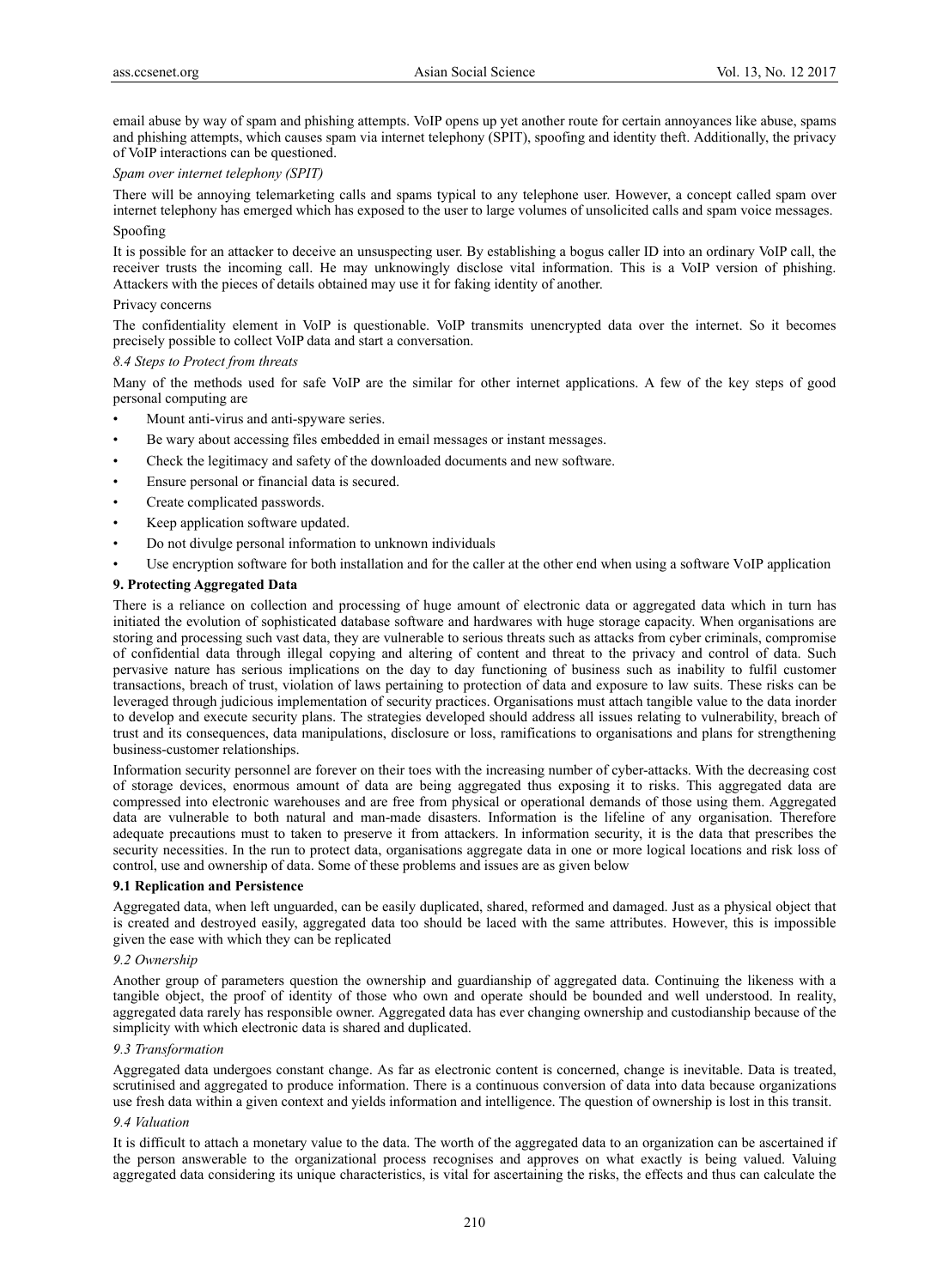necessary investments in securing strategies and security arrangements.

**Know the Risks and Effects-** understand what would happen if

- o Customer details are revealed
- o Brand loses credibility due to data leakage
- o Confidential data is stolen by rival
- o Organisation is labelled incompetent in terms of privacy and data securing guidelines
- o Network crashes due to data compromise
- o Cannot identify data compromise

Once the organisation finds answers to the above, they can work on details such as money to invest, the area to which protection should be maximised and degree to which risk should be quantified. Organisational resources that are gravely affected due to security compromise are trust, ability to offer and fulfil customer needs, stakeholders' identity and privacy and ability to be compliant with legal regulations. There is an immediate impact on the organisation when security is threatened.

# **10. Protection Principles for huge Volumes of Aggregated Data**

# *10.1 Comprehend the Information*

The primary step in shielding anything is to comprehend its contents. For aggregated data, this includes knowledge of what information are available, where it is available and in what form. Ascertaining a required level of protection also need an understanding of the safety demands, its proprietors and custodians and likely risks and impacts. The owners and custodians must be aware of the worth of the data they possess. The potential impact of the data to the organisation reveals the value. Once the worth of the data and the extent to which risks can disturb the organisation or individual are ascertained, a meaningful profile can be designed against which management and security panels can be applied.

#### *10.2 Apply realistic Management Doctrines*

Adopt a set of universally accepted management doctrines in defining what defence strategies are suitable to protect aggregated data. Organizations can adopt principles to choose, infer, rank, organize, and underline policies, approaches, plans and actions. To be operative, principle assortment and Analysis should line up with organizational goals. The principles relevant to protecting and securing aggregated data are Accountability, Adequacy Awareness Compliance Measurement Response and Risk Management. Regulations are chosen to meticulously moderate peril and their performance is periodically measured and studied. Remedial action for risk mitigation are established and implemented after each assessment.

# *10.3 Application of Reliable Security Measures*

In sync with management principles, a good set of usually followed security processes protect the organization's aggregated data. The areas that require protection of all kinds of information including aggregated data are

1. **Information Security Strategy**: The strategy incorporates and defines the organization's information security package, comprising of all the actions and operations that are implemented to ensure the mission's existence.

**2. Information Security Policy**: Information security policies are the accumulation of regulatory principles which the organization defines in order to set the standards of behaviour for using information properties and its effects, including aggregated data.

**3. Security Structure and Design:** Security structure and design is the tangible and rational execution of the organization's security schemes, policies, guidelines and techniques. It is the organization's methodological implementation of security pattern throughout multiple strata of the technical arrangement.

**4. Incident Management:** Incident management can be viewed as the organization's measures for recognising, recording and reacting to suspected security incidents and desecrations.

**5. Partner Management:** Partner management practices and activities ensure that vendors and service providers behave in the manner that assist the existence of the parent organization.

**6. Emergency Planning and Disaster Recovery:** Emergency planning and disaster recovery guides the measures and movements taken by the organization to continue the standard functioning of various activities when confronted with significant or hostile interference.

**7. Physical Security Management:** Physical security is a module of the inclusive protection plans, especially for concrete aggregated data assets such as hardware, software and media.

**8. Information Technology:** Information technology security is the array of practical instruments which the organization installs to enable and implement policy, principles and procedures.

**9. Audit and Monitoring:** Monitoring and auditing examine and scrutinize the extent to which the organization's strategies are being employed and surveyed. Monitoring activities are the roadmaps by which the organization systematically verifies its security system for flaws and susceptibilities and pledges suitable actions wherever necessary.

**10. Liability Management:** Liability management decides the procedural and functional vulnerabilities in the technical arrangement where aggregated data is located and how to proactively lessen the faults. Liability assessment is a defensive monitoring movement where systems and networks are checked for known technical flaws or faults.

# **11. Software License Agreements: Disregard at Your Own Risk**

End User License Agreement or EULA is a legal bond between the user and the software publisher. It elaborates on the clauses and circumstances for using the software. For example, it might insist on installing the software on only a single computer for personal use. It might also state that by agreeing to terms, the user also agrees to third-party interference or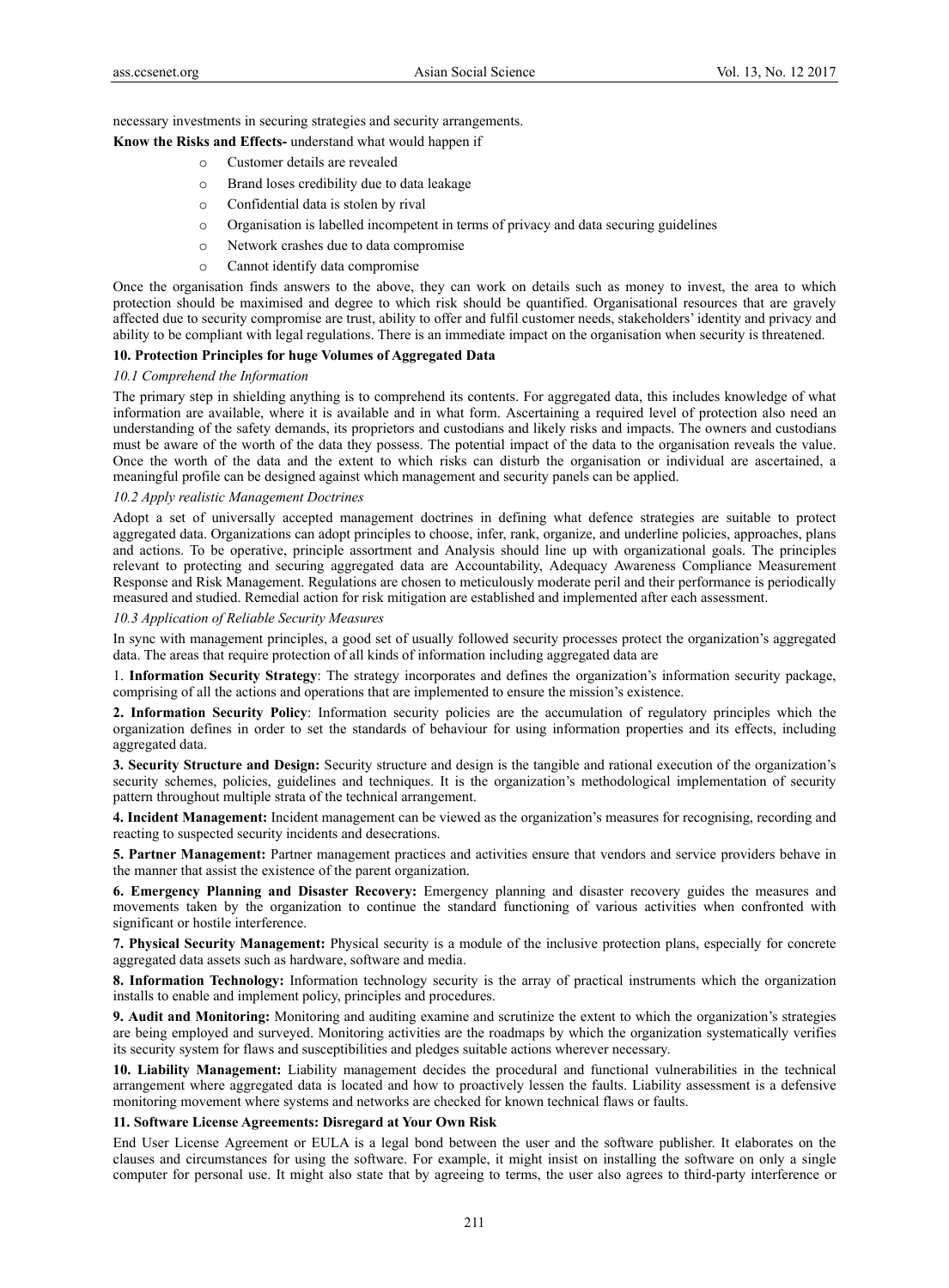permit other users to access the computer. When refused to accept the terms and conditions of the EULA, the software cannot be legally used.

#### *11.1 Importance of EULA*

EULAs encompasses a number of items that need to be seriously considered before installing the software. The following facts about EULA should be noted.

**1. EULAs are legally binding**- though the legality of EULAs can be challenged mentioning about the hidden terms and conditions, the user is bound to enter into a legal agreement by accepting the terms.

**2. EULA restrict the software use-** restrictions like the number of computers in which it can be installed, prohibiting software testing and publishing results and prohibiting reverse engineering are placed upon the user.

**3. EULA demand agreeing to certain terms-** force the user to use all bundled modules of a software bundle even those produced by third party publishers and permission to monitor the internet activity and sharing of resources.

**4. EULA cannot be sued for damages-** includes clause that restricts the user from suing the publisher for any damage incurred.

Pay attention to the following terms and conditions imposed in EULA as it may affect the online security.

- permits the third parties or publisher to monitor the internet activity
- permits the third party or publisher to gather personal details
- permits the software publisher to use computing resources
- binds the user to the terms of EULAs governing third party software modules

The following recommendations can be followed to protect from security and privacy issues related to EULA

# *11.2 Read the EULA before installing the software*

Though it is boring to read through the entire list of conditions, it will definitely spare from hassles in future and is the only means by which the user understands the privacy and security issues he might encounter by assenting to the EULA's terms. Always ensure that the terms and conditions are understood. Contact the software publisher with any queries and clarification about any specific points. Software publishers often display their EULAs online.

## *11.3 Consider the software publisher.*

When in doubt about the publisher, assess the EULA covering its software with extra attention. Publishers having good reputation are less probable to participate in fraudulent business practices like strange, ambiguous or masked clauses and conditions in the EULAs that dictate the use of their software. However, a company's credible business reputation is not a justification for skipping to read EULA. The good corporate status should not deter from reading and understanding the terms and conditions that govern its software. When handling softwares by unfamiliar publishers, review EULA with extra care. Be vigilant if the software is added with any new software from third party publishers

# *11.4 Beware of firewall reminders when installing software*

During setting up of software, there may be firewall reminders asking for certain access to pass. This needs to be carefully scrutinised. Review EULA to understand why such a prompt must be encouraged. Ensure that the software requires changes only for normal operation. For example, if EULA requires monitoring and access to specified directories, tread with caution. In the case of bundled software, EULAs may request for permission to monitor and access directory which may not be included in the primary software's EULA. These EULA conditions may exist in the third-party software EULAs. Firewall prompts may indicate that bad software has been shoved into the software package for installation. When in doubt regarding firewall conditions based on reminders got during setting up of software, look up the software's user or installation guide. Proceed when reasonably convinced about the legitimacy of an appeal.

#### *11.5 Beware of "open" or "free" software, mainly peer-to-peer (P2P) file-sharing software.*

Seldom is anything genuinely free. Assess the EULA to check out what is required for installing the software and analyse the effect of this on the security of the computer and its contents. Many "free" software programs, like the file-sharing programs, regularly ask for a non- payable fee for their use. This non-payable fee is elaborated in the EULA and elaborates what is needed in return for using the software. This may be in the form of compulsory installation of modules that threaten security and secrecy.

#### *11.6 EULAs, Security and Privacy*

Privacy and security issues emerge from overlooking EULAs or by consenting to EULA terms that exposed users to hazards. The risks can also arise from poorly fared software business contexts in which the primary software publisher is unsuccessful in verifying its partners' software for worms, security matters and agreement with its EULA. The risk that is invited when consenting to definite EULA terms is not restricted to one's own data or device, but can also cover other computers and data linked to the network.

#### *11.7 Observing Software EULAs*

EULAs and bundled software can associate and generate security problems. Sometimes the malware that the user unintentionally installs verifies all of the Internet behaviour, containing the normal web browsing history in addition to the activity performed via secure sessions. Therefore, always scrutinize and assess any EULA that requires permission to monitor the online activity. The user should be ready to risk sharing intimate information to a third party. Even if the user is taking the risk of surrendering personal details to a third party, monitoring software can create bigger privacy and security issues. When weighing the impact of a EULA on privacy issues, think beyond the bigger confidentiality and security issues that the software might pose.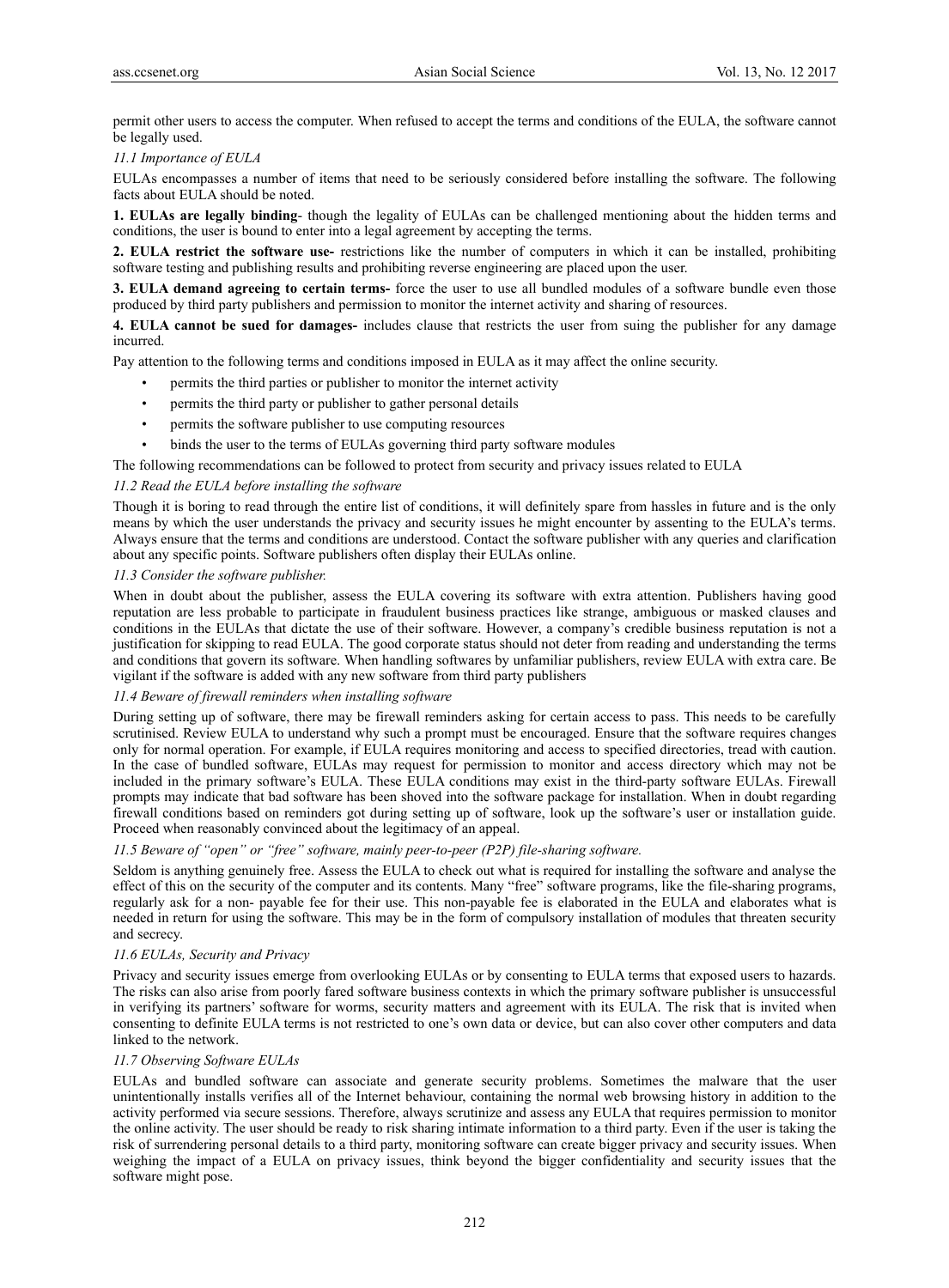#### *11.8 File-Sharing EULAs*

Peer-to-peer (P2P) file-sharing programs are immensely widespread, but they initiate huge trouble for those related to safety and security. By consenting to the EULAs, the user permits third parties to monitor the internet activity and which in turn is shared with advertisers. Unknown people too, get the opportunity to access the directories on computer. There are popular P2P program that requires installation of bundled software that can convert the system into a dispersal passage for third-party software and content producers. The following are the perils associated with P2P file-sharing software:

- Increased susceptibility to Trojan horses and bugs
- higher risk to private details
- •increased coverage to software errors that infect computer
- higher vulnerability to security flaws that can expose computer to exploitation

#### *11.9 Resource Sharing EULAs*

Sometimes, the service provider would change the terms of its EULA to support its other initiatives. Any request for permitting even restricted access of computer to another third party should be handled with extreme attention. Yielding to this kind of regulation may lead the third party to redesign the computer configurations in a manner that affects its security mechanisms. Also, consenting to the revised EULA will result in being accustomed to their computers connecting to other sources independently. The user may hardly decipher that the connection occurred as a result of a virus or spyware and not due to the existence of resource sharing software.

#### *11.10 Third-Party Software and Surging EULAs*

Mostly, the software purchased or downloaded is coupled with third-party software. Usually, the third-party modules establish their own EULA which may involve "downstream" third-party modules which are also covered by their own EULAs. This makes it difficult and confusing for the user to comprehend as to what is being agreed upon when installing the software and how all these EULAs affect the security and privacy of the computer. "Downstream" third- party software EULAs are many in number, making it difficult to comprehend the terms and conditions based on which the software can be used. It also puts up the question of the knowledge of chief software publisher about the downstream third-party software elements and their license contracts. It is imperative to be cautious when confronted with EULA that binds to the clauses of all third-party software EULAs. Do not make the mistake of assuming that the chief software publisher would have assessed the third-party EULAs and software.

## **12. Spyware**

Spyware is a sort of malevolent software (malware) that gathers data from a computing structure without seeking the user's permission. Spyware has become more pervasive due to the fact that online attackers and conventional offenders use it as an instrument to commit felony against individuals, industries and governments. Spyware causes monetary loss, thereby reducing consumers' trust in online transactions and their inclination towards modern electronic commerce. To combat its widespread use, spyware should be made less lucrative for the offenders who make it available. Contemporary solutions that battle with spyware look at searching, stalling or eradicating it. Spyware can seize keystrokes, screenshots, validation permits, private email ids, web form data, internet practices and a host of different private information. The document obtained is often handed over to online assailants who make money by selling it to those who need them or use it for executing fraudulent activities. Spyware is widely used by online invaders, advertising organizations, structured crime and reliable insiders.

**Online Attackers-** the basic motive is to steal personal information for committing financial crimes or to sell it those who commit such crimes or for identity theft

**Marketing Organizations**- look for personal details, browsing habits and trend related content to undertake marketing movements like spam and spim messages, browser popups, home page stealing.

**Spying by a reliable Insider-** Trust-worthy insiders are those who have direct contact or contact to computer systems for valid reasons. A reliable insider is someone, say an employee, who uses spyware to gather confidential business secrets that can be sold in the illegal market, or used for blackmail or used to seek more valuable data for a later use.

Another example of the trusted insider group includes intimate members of the family or close relatives spying to catch inappropriate behaviour.

Spyware can observe almost every activity or data associated with computing milieu. This is not just restricted to contents on hard drives but also comprise of back-up data.When spyware operates on a computer system, every data is within the access of a malicious programmer. Most vulnerable data include internet habits, email and contact information, windows-protected Store data, clipboard data, keystrokes, screenshots and network traffic.

#### *12.1 Effects of Spyware*

Spyware leads to decreased confidence and trust in online business dealings. Just like the problem of fake currency in the real market, spyware destabilizes online economy. Consumers' willingness to indulge in online money transactions will be reduced fearing personal financial loss. In the run to control the risk, vendors and financial institutions often resort to additional authentication and loss anticipation modules at an exorbitant operational cost. Though financial organizations shield an individual from loss incurred from online fraud, the cost incurred to govern loss-prevention programs are ultimately borne by consumers by way of higher service fees, interest rates or highly priced goods and services. Consequently, growth rates nosedives, costs rise up and demand shrinks.

Depending on the type of spyware modules installed on a system, users may go through substantial performance loss. Systems under spyware attack exhibits reliability issues. Affected systems may become unstable, causing significant loss of output and data. Mostly, spyware is impossible to erase without an exhaustive understanding of its working methods or by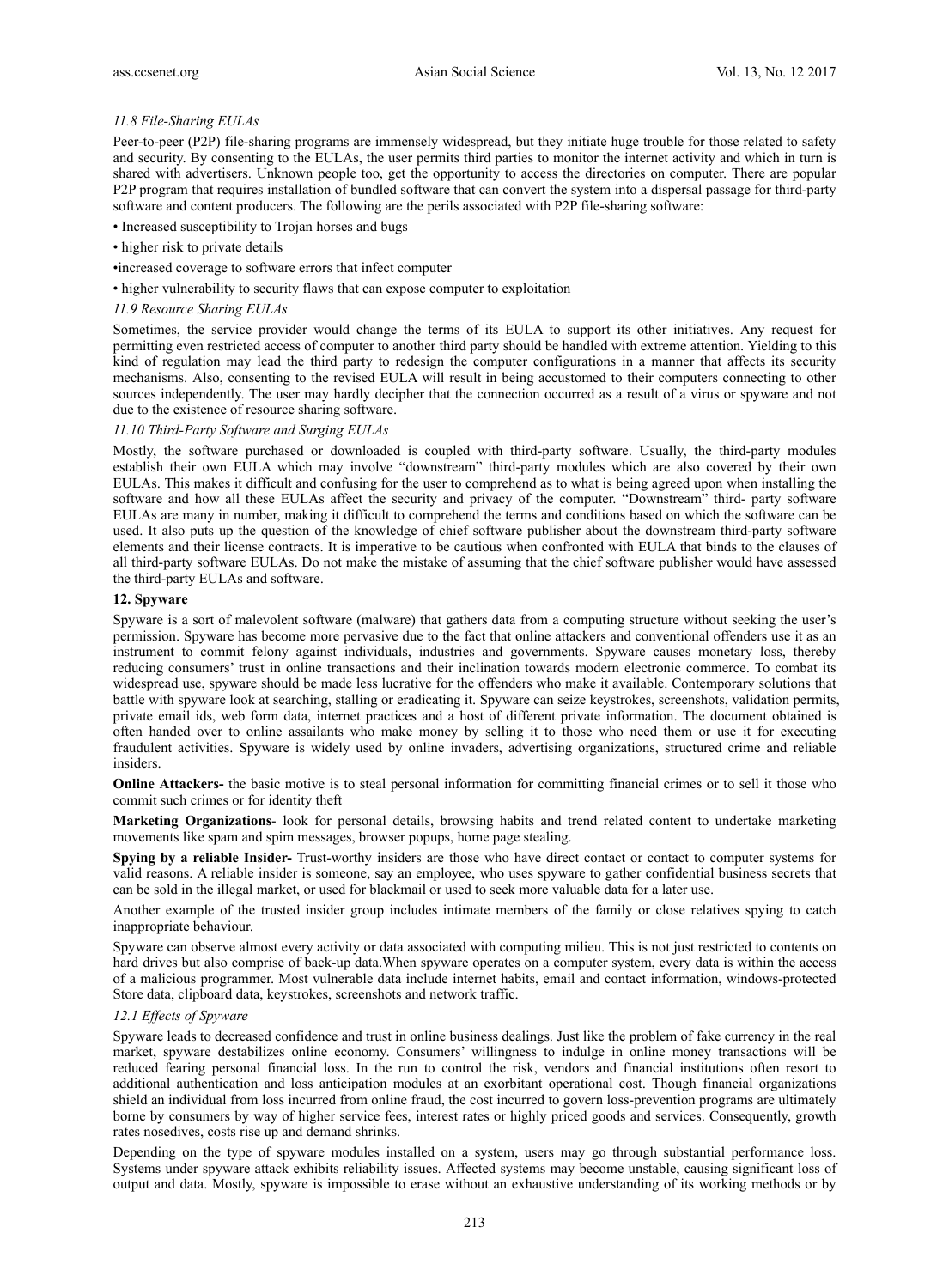taking extreme measures such as erasing the entire system. For the system to function all over again, the operating system and applications are required to be reinstalled.

Spyware risks the systems even in future as the malicious content is capable of controlling the system over a long period of time. The profound information gathered by spyware often includes log in IDs that can be utilised for future access to the affected system. People seldom change the login name and password and use it for many other systems or accounts. Therefore, these stolen contents can be used to break into uninfected systems. This opens up newer avenues for committing additional information theft or malware installation. Spyware also threatens the computer by installing backdoor access systems. These backdoors help the malware operator to regulate the system, to command the system, to download and operate indiscriminate applications. Attackers can access many infected systems without infecting a single system.

#### *12.2 Common Spyware Systems*

There are numerous versions of malware. Many versions of malware act basically as spyware, while many other malware series contain spyware components.

Some commonly observed forms of spyware and their operating traits are as follows:

**Browser session hijacking**- This type of spyware works to alter the user's browser features. Though hijacked spyware can be embedded in various ways, the motive is to change the way the browser operates so that the user is driven to sites of the malware creator's choice.

These redirects usually take the users to promotional sites that can earn the hijackers some charges when visited by users.

**Browser Helper Objects**- Browser Helper Objects (BHOs) are a component of Internet Explorer that can be misused by spyware, but they are difficult to be detected. BHOs can read all files, network assets and anything that can be accessed by the user who introduced Internet Explorer. Malicious BHOs can be embedded via a stand-alone dropper. Droppers are a distinct type of malware that give other malware to the user they intend to affect. They usually function by installing spurious files on the device and then alter the system in a manner permitting the newly written malware files to be operated. Another popular social engineering method is to flood the user with recurrent pop-up appeals to connect the software. It stops only when the user exits the site or consents to install the constituent. Once installed, it can run freely, download and connect to new malware or even change browser settings permitting malware to be downloaded without a warning or interaction with the user.

**Cookies and Web Bugs**- Cookies are bits of data kept on the user's system by a web server. During successive visits, the web server can recover these cookies. Often, cookies are utilised for keeping user authentication, favourites and other kinds of user-related information. The cookies can then be used to find parts of the user's browsing preferences. Web bugs are HTML components, which often exist like image tags that regain data from a remote web site. While the image is not noticeable to the user, it can give valuable information about the operator on request. Web bugs are mostly implanted in web pages and HTML-enabled email messages.

**Fake Antispyware Tools**- There are applications existing on some internet sites that claim to be spyware detection or deletion tools, when they are actually spyware.

**Autonomous Spyware**- Usually, autonomous spyware work as a distinct process or introduces itself into other processes operating on the system. This type of spyware mostly gets activated when logged onto the computer and can reach the contents of the computer. As autonomous spyware is just a malicious application, it can be premeditated to execute almost all types of spying activities.

**Bots**- A distinctive group of malware known as a bot or zombie is one of the most potential malware threats. Bots are remote operated proxies run on the system. Bots are mostly controlled distantly via Internet Relay Chat (IRC). Once a system is corrupted using a bot, it becomes a component of a bot network (botnet) It is used in sync with other botnet members to undertake the functions ordered by the bot creator or bot herder.

#### *12.3 Precautions*

To prevent the spreading of spyware and other malware, it is pivotal to exercise caution to distrustful actions on the computer and to adopt safe computing techniques. While a few spywares are positioned by taking advantage of the loopholes in operating systems or applications, most of them still banks on social engineering to mislead the user into installing or operating the malware. Always exercise restraint when downloading stuff from public web sites, newsgroups, fast messaging sessions or even when accessing email attachments from known senders. Identity on the internet cannot be verified. Usually, assailants and their malware imitate acquaintances of the target victim to persuade them into running the malicious code.

**Do not rely on unknown or known high-risk sources**- Be cautious when surfing unknown websites. Dangerous sites comprise those with many popups, persistent requests to operate browser components and those with content that is oriented on illegal titles such as software hacking.

**Read the fine print**- On deciding to work on an application obtained via the internet, ensure that the entire license or privacy documents related to the software are thoroughly understood. Lengthy or hard to understand agreements should be considered as a warning sign and installing the application should be reconsidered.

**Exercise attention when loading applications**- Software installation sets sometimes exploit a user's tendency to ignore the minute details and simply consent to the default "checked" alternatives. If the default options are thoughtlessly clicked and prompts are disregarded, there can be loading of spyware, adware or other applications that are undesirable. Read the instructions thoroughly to stay safe.

**Keep an updated operating system**- Keep systems and applications updated with security– related patches including patching up of the operating system and all installed applications.

**When running Windows XP, install service pack 2**- Windows XP service pack 2 includes several structures that will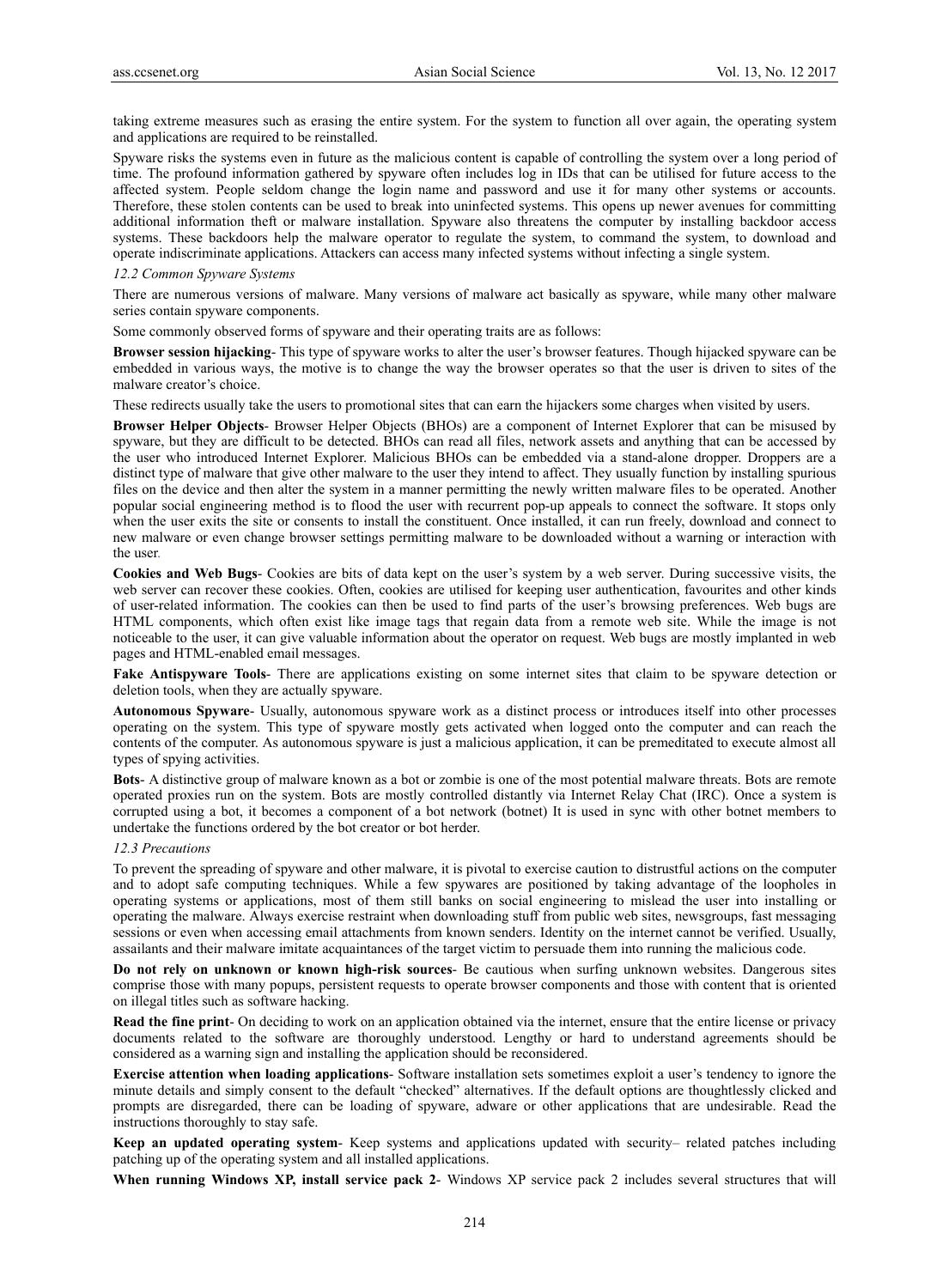prevent spyware. It encompasses pop-up blocking, an upgraded automated latest process, an improved host firewall and security options for protection from drive-by installations of malware.

#### *12.4 Antivirus and Antispyware Tools*

Installing credible antivirus and antispyware tools and keeping them up to date is pivotal to computer security and is an important caution-strategy.

### **Browser Settings**

Configure the browser to block active content and other potentially infectious content can go a long way in increasing online security. Disabling active content features block many threats. However, it is also prone to damage many modern web sites and applications. But, the richness of the browsing experience will be diminished. One ideal browser configuration strategy that is used to mitigate the risk related to active content, while still allowing authentic sites, is enabling the use of Internet Explorer security zones.

#### **Email Configuration**

In an email program, design it to send and exhibit email using simply the text, instead of html. This eradicates most of the threats arising out of embedded script, web bugs and other HTML-enabled systems executed by attackers. But merely using plain text decreases the functioning of some features. Further, many email clients are now providing the facility to disable scripting and block pictures until a user initiates action to show them.

# **Operate your Computer securely**

Nearly all spyware needs a spark to start itself when the user is operating the computer. Spyware often works in combination with system start-up, user login or when specific applications, say an internet browser or any other software is introduced. Every application that spontaneously starts is not malicious, however, it is better to recognize which software is genuine. One ideal mode to find and deactivate spyware on the system is to inspect the software loaded on the computer and ascertain whether it starts up automatically or not. Windows XP Service Pack 2, a new feature, supplemented to Internet Explorer, permits some management of browser add-ons. Using this instrument, reviewing, enabling and disabling add-ons like BHOs and ActiveX, controls can be undertaken. This tool is available

in Internet Explorer, below the heading 'Internet Options'on the Programs tab, when clicked on the 'Manage Add-ons' button.

#### **13. Virus Basics**

**Virus**- A computer virus is defined as a program that attacks by initially affecting files and the system locations of a computer or network router's hard drive, and then generating duplicates of itself. Though some viruses are benign, others are malicious and can infect data files or simple files. Earlier, viruses used to spread when people shared portable media, but now viruses are primarily transferred via email texts. Unlike worms, viruses need an action initiated by the user, like opening an email attachment or visiting a malicious web page to be transferred to other sources. The virus is a program and is capable of doing anything that a normal program does. Some viruses are created to intentionally destroy files whereas others are designed to be transferred to other computers.

**Worm**- A worm is a sort of virus that can be transmitted without human involvement. Worms transfer from one computer to another and affect memory and network bandwidth, which leads to malfunctioning of the system. Worms permit attackers to gain access to computer remotely.

**Trojan horse**- A Trojan horse can be termed a computer program that encompasses a virus or other fatal program within it. A Trojan horse can be a platform that is supposed to do one activity when, in fact, it carries out a malicious activity on the computer. Trojan horses can be packed into a software that is downloaded for no charge or as attachments in email messages. Primarily viruses, Trojan horses and worms are triggered or activated the moment an attachment is opened or when a link contained in an email message is clicked. If the email client has scripting option, then it is likely that a virus is transferred by just opening a message. It is best to restrict to the HTML that is available in email messages. The ideal way to see email messages is in plain text. Most users get affected due to opening and operating unknown email attachments. Always ensure that the contents of the file are known before resorting to opening. Contact the sender of the mail before opening the attachment to cross check if it was indeed sent by them. If the user receives a mail or message with an attachment from an unknown sender, delete them immediately without opening the attachment. Opt to check email messages in plain text rather than in HTML. This goes a long way in tackling virus infection.

#### *13.1 Tips to protect from viruses and reduce their effect*

**•** Load anti-virus software from a reliable vendor and update it frequently.

• More than just scanning for viruses on a periodic basis, load an "on access" scanner and configure it every time you start your computer.

• Run a virus scan before opening any new program or file that likely contain an executable code, including packaged software which is bought or downloaded.

•Be wary of accepting files or clicking links that people send within online communities.

• Ensure that there is a back- up data to avoid loss of valuable data due to virus infection.

#### **14. Using Wireless Technology Securely**

The recent years have seen wireless networking becoming more accessible, reasonably priced and easy to use. Home users are deploying wireless technology in amazing numbers. When working on wireless technology or those considering to move to wireless, it is mandatory to understand the security issues one may encounter.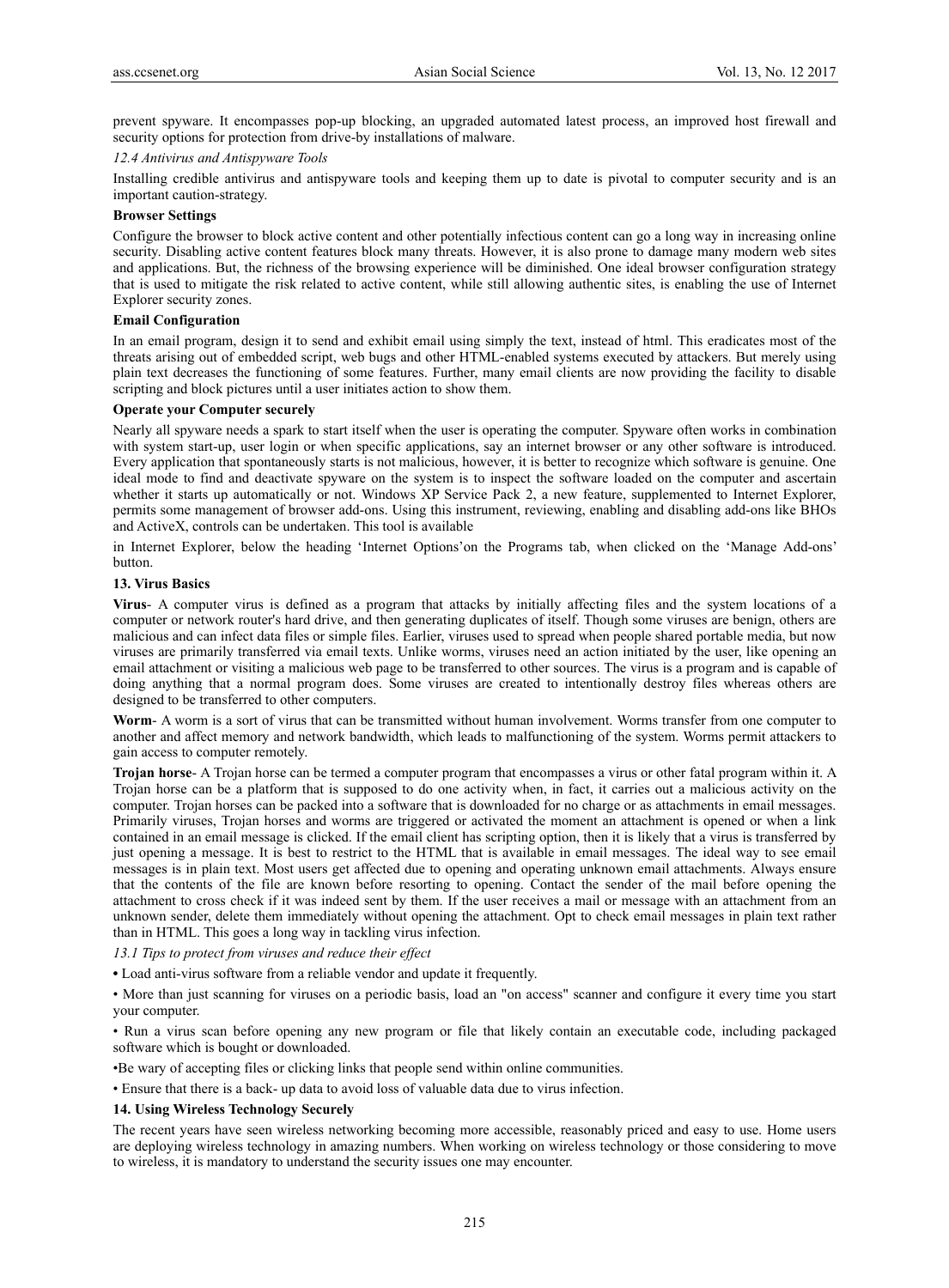#### *14.1 Threats in Wireless Connections at homes*

Those intending to shift to a wireless connection at home, should consider the security issues that rise when internet connection is opened to the airwaves.

The following sections elaborate on some of the risks to home wireless networks.

#### *14.2 Piggybacking*

When wireless network is not secured, anyone having a wireless-activated computer within periphery of the wireless access plug can intrude on the internet using the wireless connection. The normal indoor broadcast distance of an access point is 150 to 300 feet. Outdoors, this distance can reach up to 1000 feet. Inability to protect wireless network could possibly make the internet connection accessible to a many other users. Doing so is laden with a series of problems:

- Service violations- when the sum of connections exceed the permissible limit set by the internet service provider
- Band width shortage- illegal users may exhaust the bandwidth and make the connection slow
- Abuse by malicious users- other users may commit illegal activity which will be tracked to the genuine user
- Monitoring the internet activity- malicious users may watch the internet activities and try to steal sensitive credentials

• Direct attack on computer- illegal users can access the contents of the computer, install spyware and establish control over the computer

# *14.3 War driving*

War driving is a particular type of piggybacking. The broadcast distance of a wireless access point enable internet connections to be accessible beyond the home limits even extending to the streets. Tech savvy computer experts drive around cities with a wireless-equipped looking for unsecured wireless networks. This exercise is called war driving. War drivers expose the details of the location of unsecured wireless networks on web sites to operate their illegal online activity.

#### *14.4 Unauthorized Computer Access*

An unprotected wireless network in symphony with unsecured file sharing is a deadly combination. These are the perfect conditions for a malicious user who could gain entry to any manuals and files capable of being shared.

#### *14.5 Protecting Home Wireless*

It is clear that the security problems related to wireless networking are inevitable. For this, there are certain measures to be taken for protection.

**Keep the Wireless Network hidden** -Wireless access points display their availability to wireless-powered computers. However, everyone need not know the presence of a wireless network at home. To keep the network hidden to others, check the access point's user guide for directions on deactivating identifier broadcasting.

**Change the name of the Wireless Network**- Most of the wireless access point systems have a default name. The default names used by various manufacturers can assist in gaining illegitimate access to the network as the names are widely known. While renaming the network, choose a name that would be difficult to be predicted by others.

**Encrypt the Network Traffic flow-** the wireless access point system should be permitted to encrypt traffic flow movement between the system and computers. Encrypting wireless traffic enables transforming it to a programme that can be comprehended by computers with the correct hint to that programme.

**Change the Administrator Password-** ensure that the administrator password is changed to protect it from unauthorised access. This is because the already set default password is widely known by others and permits easy unauthorised access.

**Use File Sharing with Caution**- always use password protection for anything that is being shared. If the file sharing option is unnecessary, disable it.

**Keep the Access Point Software Patched and Up to Date**– always update the system software or patches for periodic healing of bugs.

**Check the Internet Provider's Wireless Security Options-** check the customer assistance section of the provider's website for getting information about securing home wireless network.

# *14.6 Public Wireless Threats*

A wireless-enabled device are convenient even outside our home or work environment but they are vulnerable to many security threats.

The following are a few of the security risks that one encounters when working on a public access point.

### **Evil Twin Attacks**

In an evil twin attack, the attacker collects details about a public access plug. He establishes his own device to impersonate the actual access plug. Gullible users will connect using the stronger, fake signal. The attacker can then view any content the victim transfers over the internet.

#### **Wireless Sniffing**

Almost all public access points are not secured leading to sensitive communications or transactions prone to threat. The malicious users can use "sniffing" devices to acquire sensitive information of the users like financial details or passwords

#### **Peer-to-Peer Connections**

Many laptops can create informal networks when they exist near one another. These networks create computer-to-computer connections. An intruder with a network card designed for ad hoc mode and operates on similar features as your computer, he can easily get unapproved access to personal files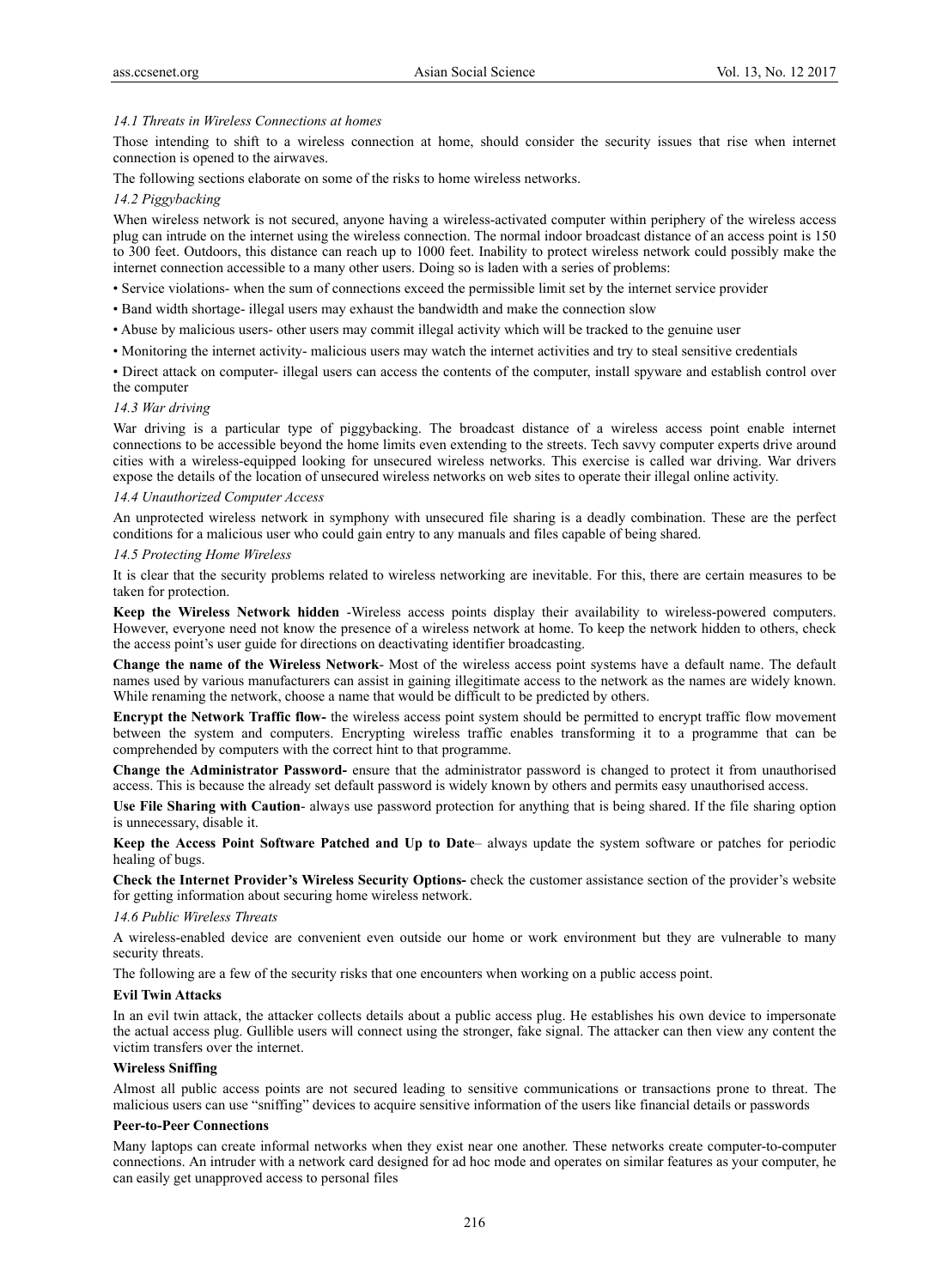#### **Unauthorized Computer Access**

Just as with unprotected home wireless networks, an unprotected public wireless network having unsecured file transferring capability can have disastrous consequences. Under these conditions, an intruder could gain entry to any documents and files permissible for sharing.

## **Shoulder Surfing**

In public wireless spaces, the intruders are always on the vigil to steal sensitive information.

A public place is itself an opportunity for the intruders. If close enough, they can just look over when typing. They can peer through binoculars or by just watching, can steal all confidential, personal information.

# *14.7 Secure Wireless Networking in Public Spaces*

Using the internet via a public wireless access plug is laden with serious security issues which is multiplied by the incompetence to govern the security setup of the wireless network. The following steps can be taken for protection.

#### *14.8 Be vigilant when online in public space*

In public place, it is an unsecured, unencrypted network connection. So be vigilant when online. The probability that another user, available on the network, watching the online activity is high. So avoid online financial activities, online shopping, sending email and typing passwords or credit card details.

#### *14.9 Connect Using a VPN*

Many establishments have a virtual private network (VPN) which permit their staff to connect safely to their network, when not in office. VPNs encrypt connections at the sending and receiving points and drive out movement that is not encrypted.

# *14.10 Disable File Sharing*

File transferring in public wireless spaces is far riskier than on home wireless network. This is because the wireless-powered laptop is more likely to be near to other computers run by unknown people. Also, many public wireless networks have peer-to-peer networking. To prevent attackers from reading sensitive files, deactivate file sharing feature when linking to a public wireless access plug. Seek help to study the ways to disable file transferring.

## *14.11 Be Alert of Your Surroundings*

When using an open wireless access plug, be cautious of the surroundings. Check if others are

using their computers in close vicinity. Check if someone can get a view of the screen. If an internet connection is not necessary, deactivate wireless networking totally. If there is a necessity to connect, use caution and follow the protection steps.

## **15. Data Backup Options**

All computer users should always back up the critical data they are keen to store and safeguard, to safeguard it from loss or corruption. Keeping just a single backup file may not be sufficient to protect information.

#### *15.1 Remote Backup – Cloud Storage*

The recent widespread expansion of broadband internet facility has enabled cloud storage accessible to a broad range of computer users. Cloud service users access the internet to connect to a common group of computing assets like networks, servers, storage, applications and services owned by a cloud service provider. Remote backup services can safeguard data from natural catastrophes or critical malfunctioning of local devices infected by malware. Additionally, cloud services give 'anytime- anywhere' connectivity to data and applications on availability of an internet connection. But, the cloud's reliance on the internet can hamper communications between the user and the cloud. Further, there are no world-wide accepted yardsticks, platforms or codes for cloud computing. Cloud customers are ignorant about the service provider's cloud framework or its dependability and users lose control over their own data. Cloud service providers encrypt user data, thus protecting from access of critical information. Shared clouds pile up an individual's data along with many other users' data in the same cloud framework, thus posing a potential security threat. Prior to entrusting vital data to a cloud service provider, analyse the service contract for security practices.

#### *15.2 Internal Hard Disk Drives*

Hard disk drives stock data on a revolving magnetic tray read by a moving read/write head. Almost every desktop and laptop computers use their internal hard drive to pile up data required to operate as well as store the user's primary files. Secondary systems and backup servers stock information on internal hard drives. Hard drives are rewritable and can be used to perform rolling backups. Having main file copies and its backup files on the same internal hard drive permits updating backup files and maintaining a simple file structure, all without the additional hassle of acquiring any other storage device. However, rolling backups can slowly disseminate corruption or malware in the basic files to the backup files. Also, if internal hard drive is spoiled, stolen or infected, both primary and backup files will be lost. Additionally, the computer always uses the internal hard drive. Therefore, the more backup files, lesser the space on computer. Backup files kept on the internal hard drive are equally susceptible to destruction and corruption as the primary files. Ironically, internal hard drives are only as safe as the computers that stocks them.

#### *15.3 Removable Storage Media*

Storage media that permits the user to connect and disconnect from computer are a more reliable backup alternative than the computer's internal hard drive. Physical extrication of backups from computer keeps data secure, both from online fraudsters and power fluctuations. Removable media are portable and work on most computers. Their availability in a wide variety of storage dimensions and rates help find the one that fits the requirements and budget. Further, they are also reusable. But, their portability makes them vulnerable to loss or theft. Rolling backups may move infection from the primary files to the backups. Removable storage media gives direct regulation over data. So, the user himself is responsible for protecting that data.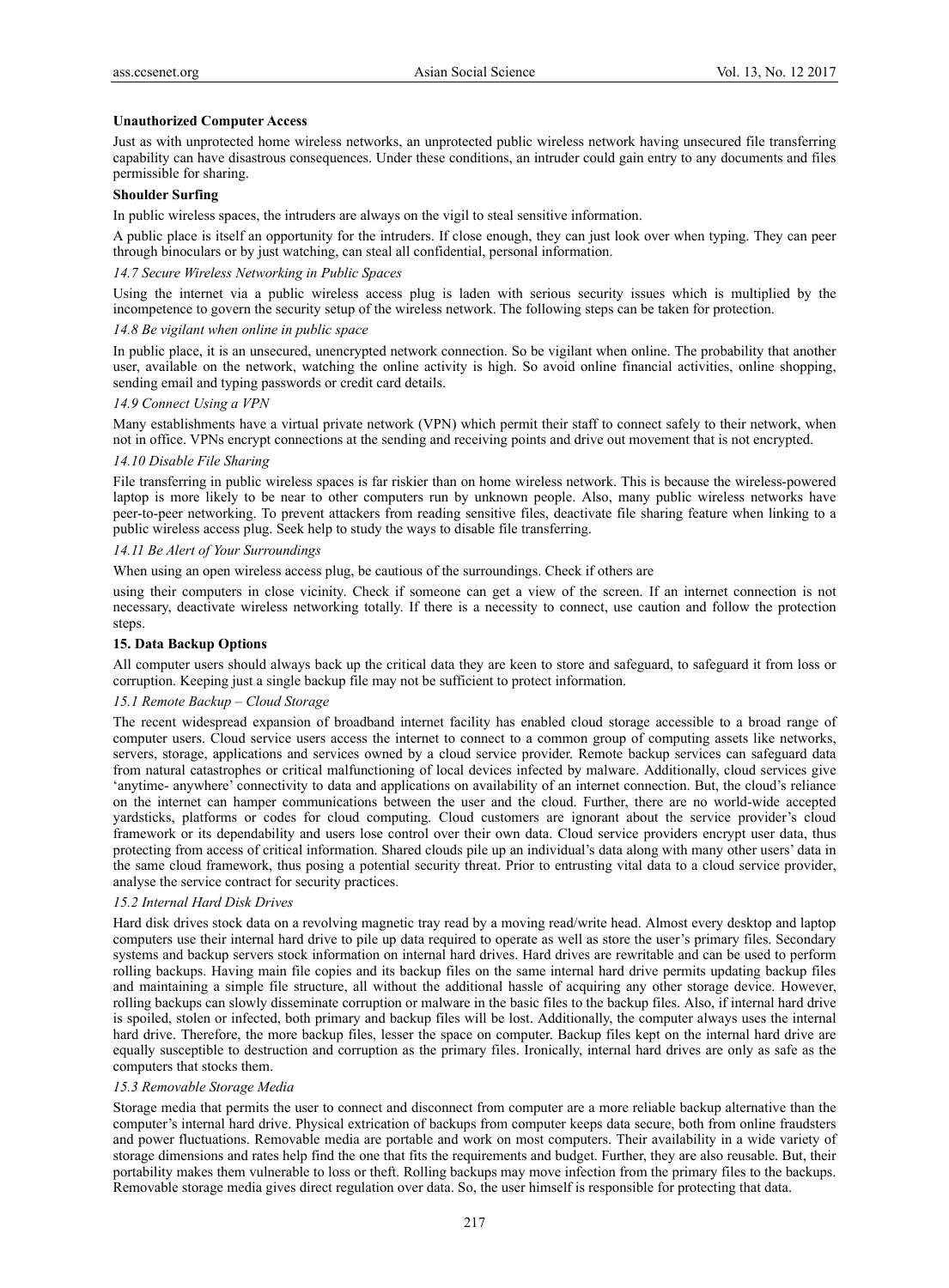#### *15.4 Types of Removable Storage Media*

**External Hard Disk Drives** -External hard drives are similar to internal hard drives, but they are handy and easy to load. But, they are still prone to destruction and are huger than solid-state storage of similar capacity.

**Solid-State Storage** - Solid-state storage, also known as flash drives, USB flash drives, thumb drives, SD and micro-SD cards, memory sticks and solid state drives (SSD), are popular portable storage media. Solid state devices are small, resistant to shock and access data quickly. USB drives are small and can be plugged-and-played on computers. Solid state media are rewritable. They do not pile data magnetically and so are free from the danger of corruption.

**Optical Storage** - Optical storage media, such as CDs, DVDs and Blu-ray discs, accumulate information on reflective discs read by a moving laser head. Storage capacity differs greatly from the available optical media, that is, from 682 megabytes on CDs to 9.4 gigabytes on DVDs and up to 50 gigabytes on Blu-ray discs. Most computers have some kind of internal optical disc drive available. Content on non-rewritable discs cannot be inadvertently deleted or receive infections or malware from other sorts of primary files.

**Magnetic Tape**- A digital tape system contains a tape deck, individual tapes and sometimes, a tape auto-loader. Individual digital tapes can offer storage of over one terabyte, or approximately a thousand gigabytes and are inexpensive. Once loaded, digital tape systems are equipped for very less user interaction and process data swiftly. The reusable tapes power the rolling backups and are less prone to infections than hard disks

**Floppy or ZIP Disks-** Floppy disks and ZIP disks preserve data on spinning magnetic trays, almost like hard drives. The biggest disadvantage is their low storage capacity compared to other storage devices, and the drives that read them currently out-dated and are not manufactured, thus making floppy disks and ZIP disks obsolete.

## *15.5 Choosing the Best Backup Option*

Before choosing a data backup option, evaluate the pros, cons and security issues of each device, financial resources, requirements such as the size of back up data, security for sensitive data and accessibility of data. Home users having little data can opt for preserving primary files on the hard drive of their system or remote storage. People or small traders who have large amounts of non-sensitive data can keep their files on their hard drives or servers. Large businesses or organizations may choose to keep one backup copy onsite and another offsite either through a dedicated data service or on the organization's private offsite servers or digital tape system.

## **16. Disposing of Devices Safely**

#### *16.1 Why protect data*

After buying a new computer system, notebook, tablet or any other gadget that is necessary, latest and enjoyable, we may decide to dispose off the old equipment. We may choose the device for recycle, or to be given to a friend or contribute it to a charity. However, it is most important to safeguard the information on it from becoming public. But erasing information can be cumbersome. Systems protect us from losing vital information and help in getting it back when we delete a file. Similarly, others who get hold of the thrown off device can get back the data, too. We need to be extra cautious in removing contents from the computing systems before disposing them to prevent from revealing private information, such as financial credentials, social security figures, health information and personal details and passwords. Otherwise, we may face threat of identity theft. Similarly, computing devices engaged for business purposes, when not disposed properly, will reveal sensitive information such as customer and employee details. Business reputation, customer confidence, exposing financial details are all revealed. Removing data from computing devices is called clearing. Clearing is a procedure of media wiping that prevents data to be repossessed back by disk or file recovery services. It must withstand keystroke recovery attempts from standard input and from data scavenging devices.

# *16.2 Techniques for erasing Information*

There are three ways of erasing information from computing devices. They are deleting, overwriting and physically damaging the device containing vital information.

#### **Deleting**

Deleting information is least effective. It removes pointers to information on computer, but does not erase the information as such. Deletion method that we normally use when operating on computer, like shifting a file to the trash or a recycle bin, or selecting "delete" from a menu, is not a reliable method. In spite of trash being emptied, the information still exist there. It can again be reclaimed.

# **Overwriting**

Overwriting is operational on all computing systems. It puts unsystematic data on information, which is impossible to be retrieved because it has already been eradicated. While professionals agree on the process of such random or unsystematic data, they differ on the number of times overwriting should be done to ensure safety. There have been debates regarding this. While some say that doing it once is enough, others stick on to doing it at least three times, after which "zeroing" the drive needs to be done. There are many overwriting mechanisms available. A few of them are open source and are freely available. Darik's Boot and Nuke (DBAN) is a widely used tool that completely erases the drive. Eraser can be used to safely erase individual files. Refrain from using these tools if it is a solid-state drive. Secure Erase and Parted Magic are effective on every drive, especially when we select "secure delete." Parted Magic supplies many options along with its data sanitizing gears.

#### **Physical demolition**

Physical demolition is the best way to thwart others from reclaiming vital information. Of course, physical destruction should be carried out on the device only if we do not intend to donate it to others. Specialized services will degenerate, burn, dissolve or crush the computer drive and other devices. If for some motive, we do not wish to seek someone else's assistance,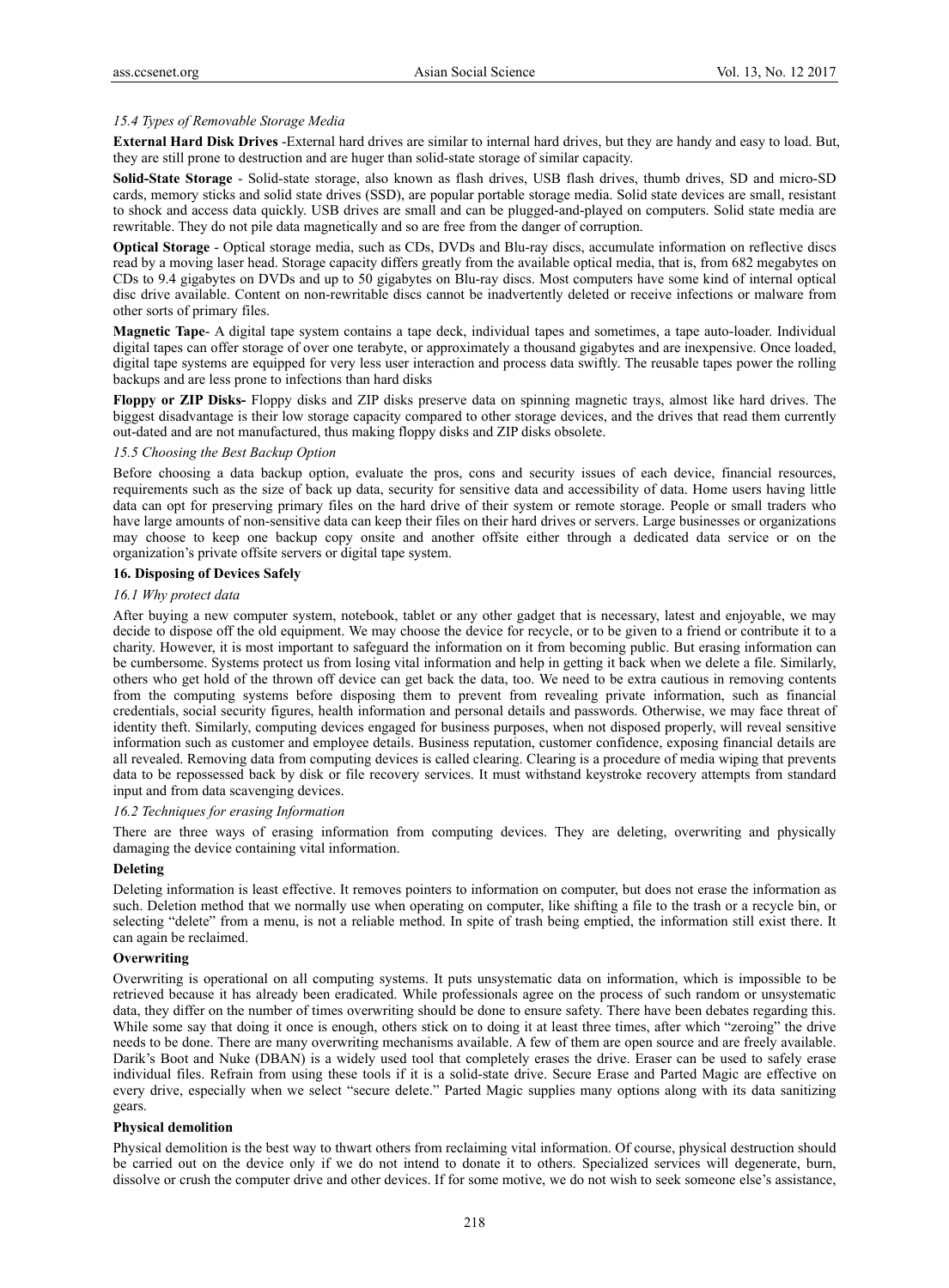it is possible to damage the hard drive ourselves, by puncturing it with nails, making holes into the device or even hammering it. However, do not ever burn a hard drive or insert it in the microwave oven or dispense acid on it. Some crushers are armed to damage flexible devices such as CDs and DVDs. If we smash or shred the device our self, make the pieces tiny enough to avoid data from being rebuilt. Magnetic devices such as tapes, hard drives and floppy disks can be ruined by degaussing, that is, showing them to a very strong magnet. Degaussing is more applicable and feasible for businesses than individuals, due to the expenditure that will be incurred. It should not be carried out if someone else requires the use of the device because degaussing damages not only the data but also the "firmware" that assists the device to operate.

#### *16.3 Destroying data in Mobile Phones and Tablets*

Although the step by step process for erasing all information from mobile phone and tablet vary for each product and model, the general procedure is the same.

1. Take out the memory card, if the device uses one.

2. Take out the SIM (Subscriber Identity Module) card.

3. Under the Settings option, select Master Reset, Wipe Memory, Erase All Contents and Settings. This may require entering a password, if the set has one, or seek assistance of an approved dealer that sells the device for a factory-set password.

4. Manually damage the memory card and SIM card or stock them in a protected place. Memory cards and SIM cards can be used again in a phone that has the same model.

5. Ensure that the account has been closed and/or moved to another new device.

# **17. Conclusion**

Computing devices permit huge amount of data at our disposal. When we discard a gadget or donate it to someone else, there is a threat of revealing information to people who are not supposed to have it. A haphazardly disposed gadget can have a big deal of useful and sensitive information. The data preserved electronically on such discarded devices can be safely prevented from landing into the wrong hands by following the above processes. We have to be a responsible user of such technology stuffed gadgets to protect ourselves and environment from unrepairable damages.

#### **18. Common Perils of Using Business Apps in the Cloud**

The cloud is the theory of distantly held IT services, labelled cloud apps, delivered by a seller. These sellers are called cloud providers. Normally, cloud apps presented by cloud givers include email, calendar, files, online storage, sales, customer support and many more. Incorporating business apps in the cloud has widely accepted benefits- saving money by paying for the required IT computing possessions only, ramping up or down computing resources quickly without capital investment and spreading the influence to employees and users anywhere in the world.

## *18.1 Common Perils of the Cloud*

**There is no total control**- When IT services are bought from a cloud provider, there is no comprehensive regulation over the computing resources that the business requires for functioning. Situations like cloud provider winding up business or changes its services or prices is not discussed. Sometimes, there may an outage resulting in severe damages that can impact business, customers and economy as a whole.

**Getting trapped with one supplier**- Every cloud provider is different in terms of their platforms using different hardware, software, configurations and settings. Therefore, suddenly shifting from one supplier to another can be impractical, even when using the same app. The user might get trapped with one supplier and migrating will be really difficult. An app may behave differently on another cloud. Switching from one provider to another will be practical only when there is more standardization across cloud providers.

**Data is preserved by someone else**- When using a cloud provider, the data is stored and secured by the cloud provider. Despite the provider being more equipped to buy the latest security software and assistance, it may not protect data as the user does. Business vitals can be lost or mishandled and data may be stalled because of a government action. Confidential data can be stolen when a scrupulous intruder takes the encryption code required to connect to data. Further, cloud provider is likely to be located in a different location from business physically. The locations of these data centres have legal repercussions and are bound by the laws of the countries in which they operate. If the data centre gets entangled in a criminal case, the laws governing business in the country and the state where it is located, enforce stringent laws on data control. Also, many countries have stricter laws for encryption.

**Security is managed by someone else-** Usually, cloud providers have avenues that are more protected than our own because they are richer in resources compared to measures taken by organizations for security. Cloud providers accommodate numerous customers' data on the same servers and operate a huge bulk of data than even large organizations. So they are the most desirable pawns for cyber criminals.

**Beg for information**- Unbelievably, some of the popular cloud providers do not permit their customers to undertake audits. Some cloud providers offer the audit results to their customers.

However, not all audits are identical.

*18.2 Risk Relief in the Cloud* 

## **Be Aware**

Have awareness about the job roles of staff members in the organization. Keep watch over their actions related to work on clouds providers. Staff may purchase some services easily on credit or through free trials, unaware of the threats.

### **Be an intelligent consumer**

Select suppliers who agree to contracts that enable effective functioning of business. In particular, ensure that the cloud provider's security regulations are sufficiently in sync to business-needs. Almost all cloud-provider license agreements have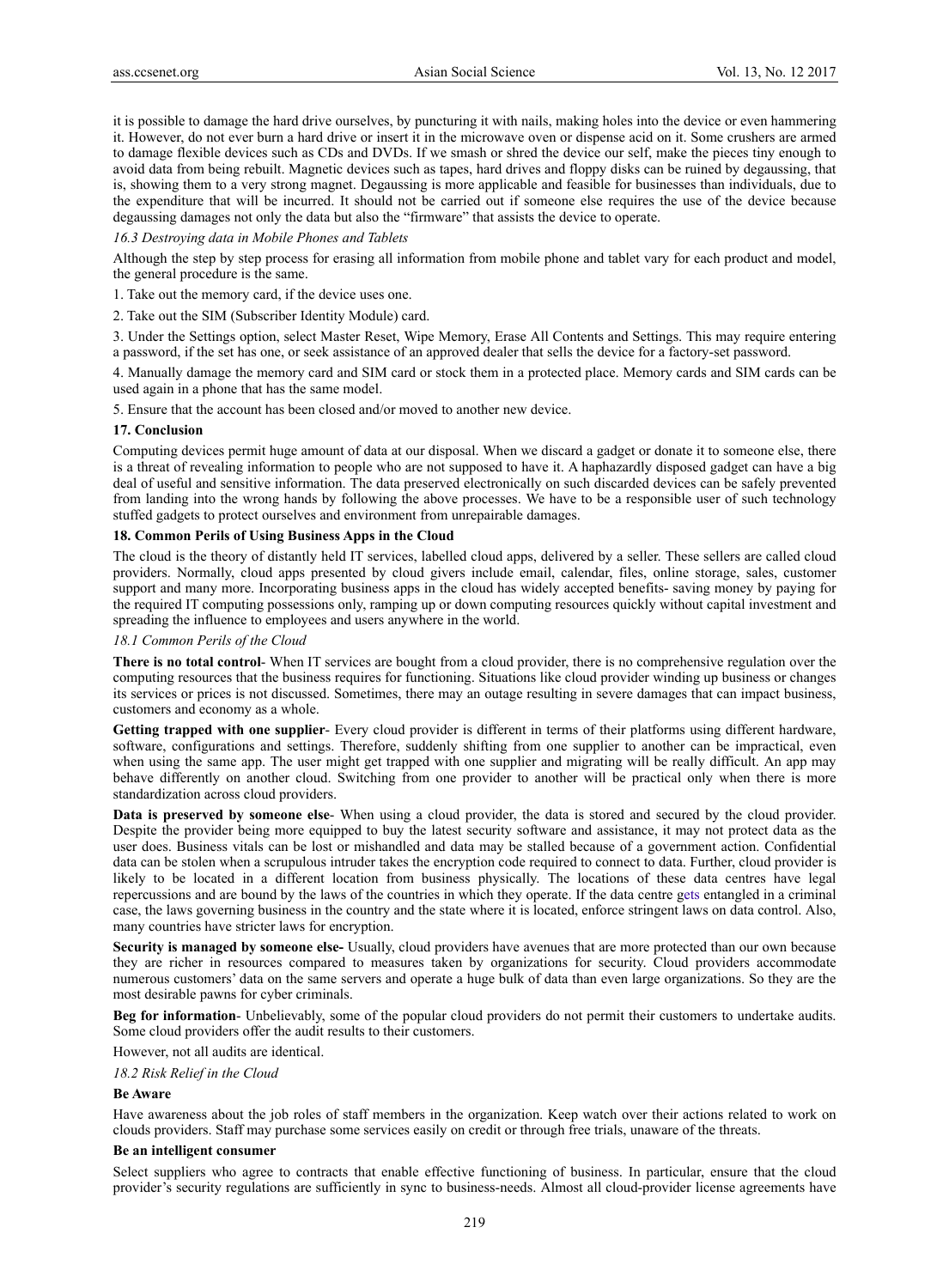clauses that protect the cloud provider from being responsible for loss to a business arising due to a service outage. Always negotiate on those terms. If possible, negotiate contract terms that outline requirements for the computing assets. Also, be aware of the data location and the laws that apply to those locations.

#### **Accommodate the correct people in cloud decisions**

Supplier selection, monitoring and management skills are mandatory to manage suppliers involved in the business. Find experts in supply-chain management. Accommodate both corporate leaders and IT professionals in decision making regarding choice of cloud provider.

#### **Be cautious**

Establish trust with cloud givers vigilantly. Begin by using the cloud for unimportant services and evaluate the provider's performance. Over time, build trust depending on what services to seek from cloud. Be choosy about what to control and what to be maintained on the cloud. Match the risks and benefits of preserving the apps and data on systems versus the pros and cons of transferring it to the cloud. Instead of being controlled by the cloud provider, the keys can be governed by business to ensure that the data be recovered.

#### **Observe the cloud provider's actions**

Identify methods to confirm that the terms of the SLA are honoured. Keep updated of the security related conditions incorporated by the cloud provider and its skill to be abreast with developments in cyber-crime. Ensure that there is right to use to the same information if the service was in held in the organization itself. Include conditions in the SLA that highlights the right to access the information without resistance.

## **Be prepared for cloud outages**

All cloud providers have shut downs. Clarify about the cloud provider's disaster contingency plans. Investigate a novel approach where a private cloud works along with a public cloud. Also opt for a multi-public cloud execution of a service through two or more cloud providers.

Cloud apps for business are a big boon but just ensure that the risks and its effects on business and industry are completely understood. Use an augmentation approach and form trust slowly by monitoring cloud provider's activities and have a contingency layout for cloud outages.

# **19. The Basics of Cloud Computing**

Cloud computing is a payment-based service where we can acquire networked storing space and computer assets. The cloud makes the required information accessible from anywhere, any time. While a conventional computer setup requires physical presence in the exact location as data storage device, the cloud makes that step redundant. The cloud removes the need for physical existence at a given location as that of the hardware that stores data. The cloud giver can both possess and accommodate the hardware and software required to operate the applications. This is especially supportive for companies that can ill -afford the exact amount of hardware and storage space. Small companies can approach the cloud to preserve data, thus eliminating the cost of purchasing and preserving memory devices. A business can look for more space or decrease their subscription as per their business growth. The only prerequisite is that there is a need for an internet connection for accessing the cloud.

#### *19.1 Types of clouds*

There are diverse categories of clouds that can be subscribed depending on the requirements.

1. Public Cloud – Accessible by any customer who has an internet connection and connectivity to the cloud space.

2. Private Cloud - A private cloud is set up for a definite group or organization and restricts connectivity to only that group.

3. Community Cloud - A community cloud is one that is mutually divided among two or more organizations who have identical cloud specifications.

4. Hybrid Cloud - A hybrid cloud is fundamentally an amalgamation of at least two clouds, where they are a mixture of public, private or community clouds.

#### *19.2 Selecting a cloud provider*

Each cloud provider aids in a specific function, providing users with limited control over their cloud based on the type. When choosing a provider, compare the needs to the cloud services available. The cloud prerequisites will be influenced by how the space and assets associated with the cloud be used. For personal home use, there is a need for a different type of cloud and a provider compared to the cloud for business. Depending on the technological needs storage space can be bought from cloud provider.

There are three types of cloud providers that we can subscribe to

1. **Software as a Service** - A SaaS provider gives subscribers right of entry or access to both resources and applications. In a SaaS agreement, the subscriber has no control over the cloud.

2. **Platform as a Service** - A PaaS provider gives customers rights to use the elements that they need for developing and operating applications on the internet.

3. **Infrastructure as a Service** - An IaaS agreement, as the name suggests, deals predominantly with computational arrangement. In an IaaS document, the subscriber completely sub-contracts the storage and resources, such as the required hardware and software components.

The cloud provider has the least power in an IaaS system than with a SaaS agreement.

The subscriber has the autonomy to choose the degree of control over his/her data and kinds of services that is required from a cloud provider. For example, people operating small business cannot meet the expense of purchasing and storing entire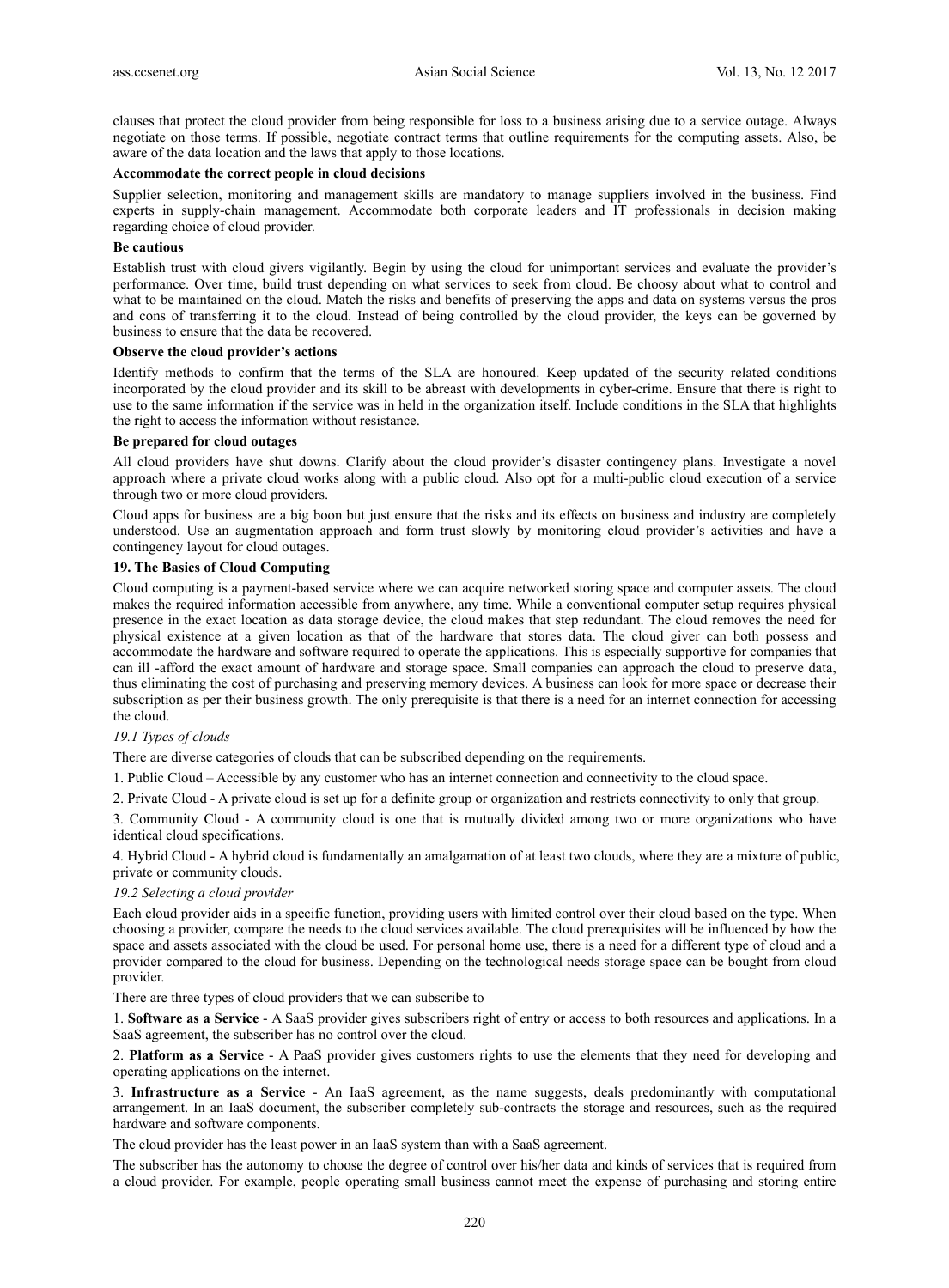hardware and software necessary to stay in the competitive market. By subscribing to an arrangement as a Service cloud, he can run the new business with the computational sophistication of a larger company, by paying only for the storage space and bandwidth that is used. Assessing the current computational resources, the level of control expected, the financial situation, and the future of business must be taken into account before signing up with a cloud provider. After a detailed analysis of the requirements, research into different cloud providers will give better insights of which is suitable.

#### *19.3 Security*

The information contained on the cloud is often seen as treasured to individuals with mischievous intentions. There are plenty of personal information and likely secret content that people preserve on their computers and these information are now shifted to the cloud. This makes it imperative to recognize the security precautions that the cloud provider offers. Likewise, it is important to take personal measures to secure data. The foremost thing to be considered is the security measures that the cloud provider offers. The security parameters vary from one provider to another and among the different types of clouds. Points to be noted are the decoding methods the providers offer, methods of protection for the actual hardware that houses data, the availability of backups of data, firewalls etc.

Most cloud providers have standard terms and conditions for different range of subscribers. The home user may not have any concession in their cloud contract. A small business user is likely to have slightly better negotiation related to the terms of their agreement document with the provider. It is pivotal to choose a cloud provider that gives the security of data as the major priority. In spite of being extra careful with personal data, merely subscribing to the cloud will make security to be compromised and transfer control to an external source. The distance between the subscriber and the geographical location of data forms a hurdle. It may generate more room for a third party access to information. However, to enjoy of the paybacks of the cloud, we will have to forego direct control of data. Most cloud providers will have enough expertise on how to manage data and keep it secure. A cloud provider is equipped with more resources and proficiency than the average user in securing their computers and networks.

The cloud provides numerous alternatives for the everyday computer users- large and small businesses alike. It unbolts the lock to the domain of computing to a wider range of users and enhances the comfort by giving links through any internet connection. However, the increased ease has its drawbacks. The cloud is a gullible victim for any malicious activity and has serious security issues because it can be operated through an unprotected internet connection. When using the cloud, ensure that protection is given to the information and the person responsible for access on the cloud is trustworthy. Additionally, subscribers should possess knowledge of alternatives in terms of what type of cloud is suited, what type of provider will be most convenient and the reputation and responsibilities of the providers before signing up.

#### **20. Office and Home Router Security**

Home routers are an inseparable part of the modern tech savvy society with its widespread use in work from home options, home business, school assignments, social networking, personal financial management and entertainment. The internet service provider delivers preconfigured, ready to use wired or wireless routers. Often, the home users are unaware of the configuration settings and do not perform any additional or advanced settings. But, the default configuration of the home routers provide no security features thereby exposing the networks prone to attacks. Small organizations use these same routers without proper implementation of security measures due to lack of funding for advanced IT infrastructure.

#### *20.1 Security Apprehensions*

The in-built configurations of home routers expose them to security issues. Home routers, being directly operational from the internet, are easily noticeable and in many cases are misconfigured. These traits help an intruder find the most suitable victim. The wireless feature, integrated into many of these devices, is an addition to the already existing threat. The following mitigation steps are aimed at intensifying the security of home routers and decrease the susceptibility of the internal network against attacks from external fronts.

**1. Alter the default login username and password**- Makers already set default usernames and passwords for router devices and provide the same to customers to configure the system. These default usernames and passwords are familiar to attackers. Hence, they should be renamed during the preliminary router loading. A strong password is one which is a mixture of letters and numbers and it should be set.

**2. Modify the default SSID-** A service set identifier (SSID) is an exclusive name that recognizes a specific wireless LAN (WLAN). All wireless devices on a WLAN must adopt the same SSID to interact with each other. Makers fix a default SSID that normally identifies the maker or the actual device. An attacker can make use of the default name to recognize the device and any loophole related to it. Users usually fix the SSID to their organization name, the location, their own name, etc. This enables the attacker to ascertain their specific business or home network depending on an SSID certainly associated with their name.

**3**. **Configure WPA2-AES for data concealment**- Wireless Equivalent Privacy (WEP) is a security rule created to offer data secrecy like authentication and encryption, but it has serious lapses. WEP was outdated by the 802.11 standard implemented as Wi-Fi Protected Access (WPA), which has a newer form, WPA2. WPA and WPA2 offer powerful authentication and encryption through certain keys. WPA and WPA2 is available in personal and professional versions.

**4**. **Restrict WLAN coverage**- LANs are innately more secure than WLANs because of the protection provided by the tangible structure in which they exist. WLAN coverage mostly extends beyond the boundaries of the home or organization. This paves way for spying by intruders outside the network limit. Therefore, restrict the broadcast coverage area when securing WLAN.

**5**. **Switch off the network when not operational**- The crucial point in wireless security measure is closing the network. This will undoubtedly shield the network from outside attackers from violating it. While it may be unfeasible to turn on and off the devices repeatedly, this approach can be adopted during travel or long offline time period.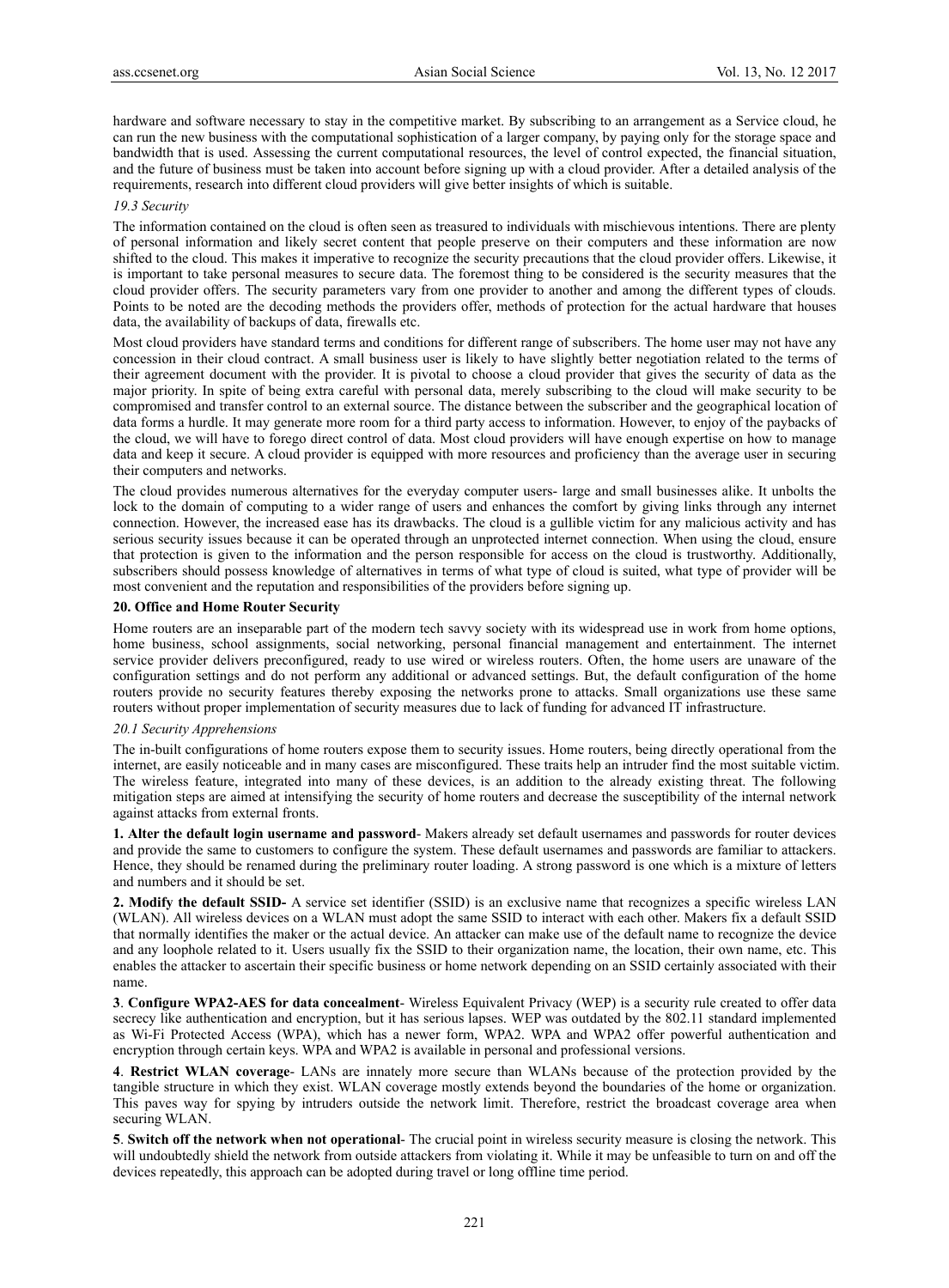6. **Deactivate UPnP**- Universal Plug and Play (UPnP) is a convenient feature that permits networked devices to effortlessly identify and launch interaction facilities with each other on the network. Though the UPnP feature simplifies initial network configuration, there is also a security threat. For example, malware within the network can break into the router to allow entry of intruders.

**7**. **Elevate firmware**- Just like software on computers, the router firmware, which is the software that controls it, must have latest updates and patches. Many of the updates take care of security issues that impacts the network.

8**. Use static IP addresses or restrict DHCP reserved addresses**- Most home routers are designed as Dynamic Host Configuration Protocol (DHCP) servers. Deactivating DHCP and redesigning clients physically is the most feasible alternative, but it may be unrealistic based on the extent of network and support staff.

9. **Deactivate remote management**- Deactivate to stop attackers from starting an association with the router and its configuration via the wide area network (WAN) interface.

**10. Disable remote upgrade-** This feature permits the router to work on the WAN interface for TFTP traffic which can affect the security of the router firmware. Therefore, best option is to deactivate it.

**11. Deactivate DMZ**- The router's demilitarized zone (DMZ) establishes an isolated network open to the internet. Disable this feature when not operating it.

12. **Disable redundant services**- As with any computer system, deactivate all redundant services in order to prevent the routers from getting exposed.

13. **Deactivate ping response**- The ping response feature is normally disabled by default. When this feature is activated, exploration on the router becomes hassle-free. It permits router to react to ping directions sent from the internet and may expose the network to attackers.

**14. Empower router firewall**- Most home routers have an in- built firewall feature. Make sure that this feature is enabled and meticulously designed to let only genuine users and services to connect to the network.

**15. Logging**- Activate router logging and periodically evaluate the logs for vital details regarding infringements, spying, attacks, etc.

**16. Observe the wireless traffic**- Always check the wireless traffic for any scrupulous network access by carrying out usual log analysis of the devices that have operated the router.

**17. Administrator workstations**- Ensure that any administrator workstation built for managing the router is on a reliable portion of the network to avert outsiders spying and gathering details about the network.

**18. Immobilise bridging and use network address translation (NAT)** - Home routers segregate the interior network from the internet by means of network address translation (NAT). NAT gives private IP addresses to every device connected on the network.

Some routers encompass a facility that lets them to function as a channel between two networks. This component can be operated for linking segments or devices on the same intranet to the internet via a routers routable IP address. Deactivate this feature when not operational, to prevent the threat to the router.

#### **21. Governing for enterprise security**

The previously unknown knack of security is now a compulsory and inevitable part of functioning of business. Governing for enterprise security means considering security as a non- negotiable obligation of business. If an organization's management does not set up and reinforce the business need for effective enterprise security, the organization's desired state of security will not be articulated, accomplished or continued. United States and European Union passed many laws in the last decade that mandate organizations to implement security measures. The Sarbanes-Oxley Act of 2002 mandates public companies to lay regulations for the accuracy of financial data. The Gramm-Leach-Bliley Act ensures that financial institutions protect customers' personal data. The Health Insurance Portability and Accountability Act (HIPAA) directs the medical industry to protect privacy of personal health care. The Federal Information Security Management Act ensures that agencies comply to security controls. To achieve a viable capability, organizations must ensure that enterprise security be a predominant concern of the leaders who are at a governance level, and should not be given to other organizational roles that lack the authority, accountability and means to act and impose compliance.

More than 30 U.S. state governments have issued laws that necessitate companies to openly confess any security gaps that result in the negligent revelation of state citizens' personal data. This is terrifying for those associated with a business. If a company reveals that have been irresponsible by losing its customers' data, its reputation could be tarnished and it could be unable to find new customers, its stock prices may fall and it could lose income and their current customers. These can be considered business issues rather than security issues. Probable risks to businesses are numerous ranging in impact from minor to tragic. Risks can be in the form of natural calamities, terrorism, power shut down, hackers, mischievous insiders, user faults, computer viruses, worms, internet malware, phishing emails and social engineering. Further, threats that are deliberately created rarely target IT systems in particular. However, they still face huge security repercussions. Because of its potential impact on various business functions, security is not the sole domain of the IT department alone. Security is a central competency for business frontrunners, who must now ensure smooth operation and continuity of business, despite all kinds of threats. This includes at least an overview of major security concerns. Thus forewarned, people in position will be better equipped to have productive discussions about how to safeguard business resources from internal and external attacks. These discussions might take place among the leaders who are in a variety of management roles.

Security threats and as well as its solutions are enterprise-wide. Leaders do not need to be experts who are proficient in every individual threat, but they do need a superficial knowledge of threat. Some efficient managers do impart an active and knowledgeable role in risk mitigation, working in collaboration with IT section and other departments to execute proactive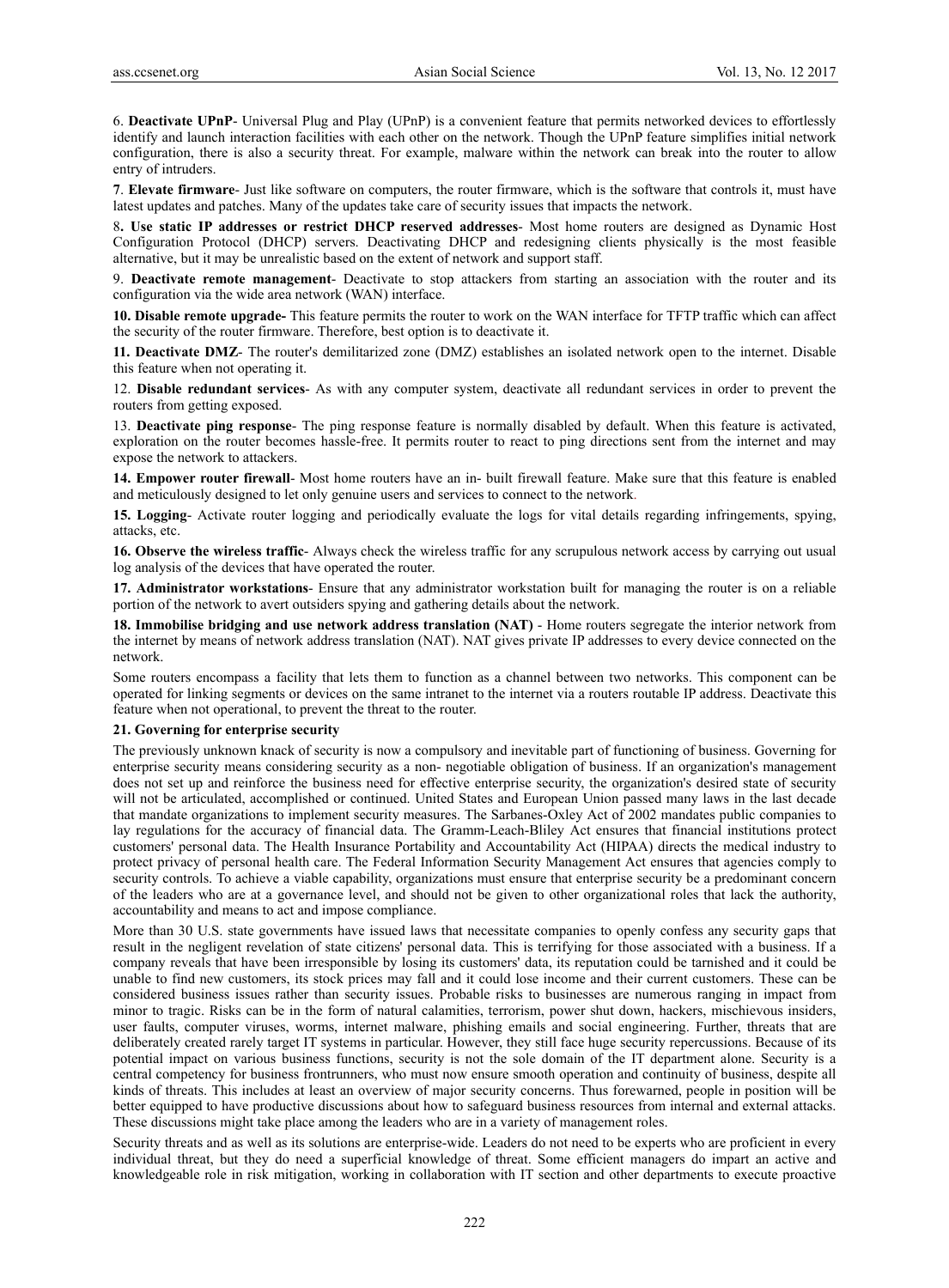policies to safeguard sensitive data. Others may participate in security risk reduction in a more restricted way. Some managers may delegate risk mitigation to other personnel. Unfortunately, this is not how security concerns should be handled. Everyone in an organization, particularly top executives, must take responsibility for security. Because leaders are accountable for more critical judgments than most other employees, their obligation is even greater.

#### **22. Safeguarding Home Network**

Computer security is the process of averting and identifying illegitimate use of computer. We use computers for everything from making online payments for utilities, banking, investing, shopping, communicating with fellow users through email or for social networking programs. Although our communications are not top secret, we do not wish unknown people reading email, using our computer to attack others' systems, sending bogus email from our computer or investigating personal content stored on the computer particularly, financial statements.

Prevention steps help stop scrupulous elements from accessing computer system. Detection helps to find if there is an attempt to intrude into system. Intruders, also known as hackers, attackers or fraudsters will wish to gain control of computer in order to fuel assaults on other computer systems. Having control of computer helps them to make their true geographical location and identity invisible, as they launch attacks, mostly against high-profile computer systems. Intruders can track the users on the computer, create damage to computer by re-formatting the hard drive or alter the entire data. Unfortunately, intruders are constantly identifying new loopholes to exploit computer software. The intricacy of software makes it ever more challenging to systematically test the safety of computer systems. Also, some software applications have pre-set features that sanction other users to operate the computer unless the settings are altered for more protection.

To know more about security aids, let us understand a few terms. Firewall is a system or a combination of systems that establishes an access-restriction policy between two networks. In the home networks background, a firewall usually takes any one of two forms

- Software firewall specific software running on an individual computer
- Network firewall a dedicated device responsible for protecting one or more computers.

Both types of firewall encourage the user to outline access rules for incoming connections to the computers they are protecting. Some also provide the facility to control the kind of facilities the protected computers can access on the Internet. Most firewalls proposed for home use are available with pre-defined security guidelines from which the user can choose and customize the policies depending on their specific needs. There are numerous antivirus software packages that work in many ways. The similarity between them is that they all look for forms in the files or memory of the computer that specify the possible presence of a known virus. Antivirus packages know what to expect through the use of virus profiles. The efficacy of antivirus software is depended on getting the updated virus profiles installed on the computer so as to detect new viruses.

#### *22.1 Computer security issues to home users*

Information security is apprehensive about three attributes namely

- Confidentiality information should not be available to wrong people
- Integrity data should be edited only by those individuals who are sanctioned to do so
- Availability information should be made available for access to those who need them

Some security threats arise from the likelihood of planned exploitation of computer by intruders using the Internet. Other risks are hard disk failures, theft, power shut downs, etc. The bad news is that it is impossible to be ready for every potential risk. The good news is that some simple steps can be adopted to reduce the chance of getting affected. The most common methods adopted by attackers to gain control of home computers are listed below.

- Trojan horse programs
- Behind the door and remote administration programs
- Rejection of service
- Being an arbitrator for another attack
- Unsafe Windows shares
- Mobile code (Java, JavaScript, and ActiveX)
- Cross-site scripting
- Email hoax
- Email-laden viruses
- Invisible file extensions
- Chat clients
- Packet sniffing

In addition to the risks related to connecting the computer to the Internet, there are a number of threats that the computer encounters even if it is not connected to network. Most of these risks are well known, however, it is important to understand suitable practices associated with minimising these risks. This may also help decrease vulnerability to the network-based threats.

**Disk failure**- Hard disk damages are the common cause of data damage on personal computers. Steady system backups are the lone viable option.

**Power failure and fluctuations**- Power problems like surges, blackouts and brown-outs can do physical harm to the computer, either by a hard disk crash or a damage to the electronic parts of the computer. Common modification method is to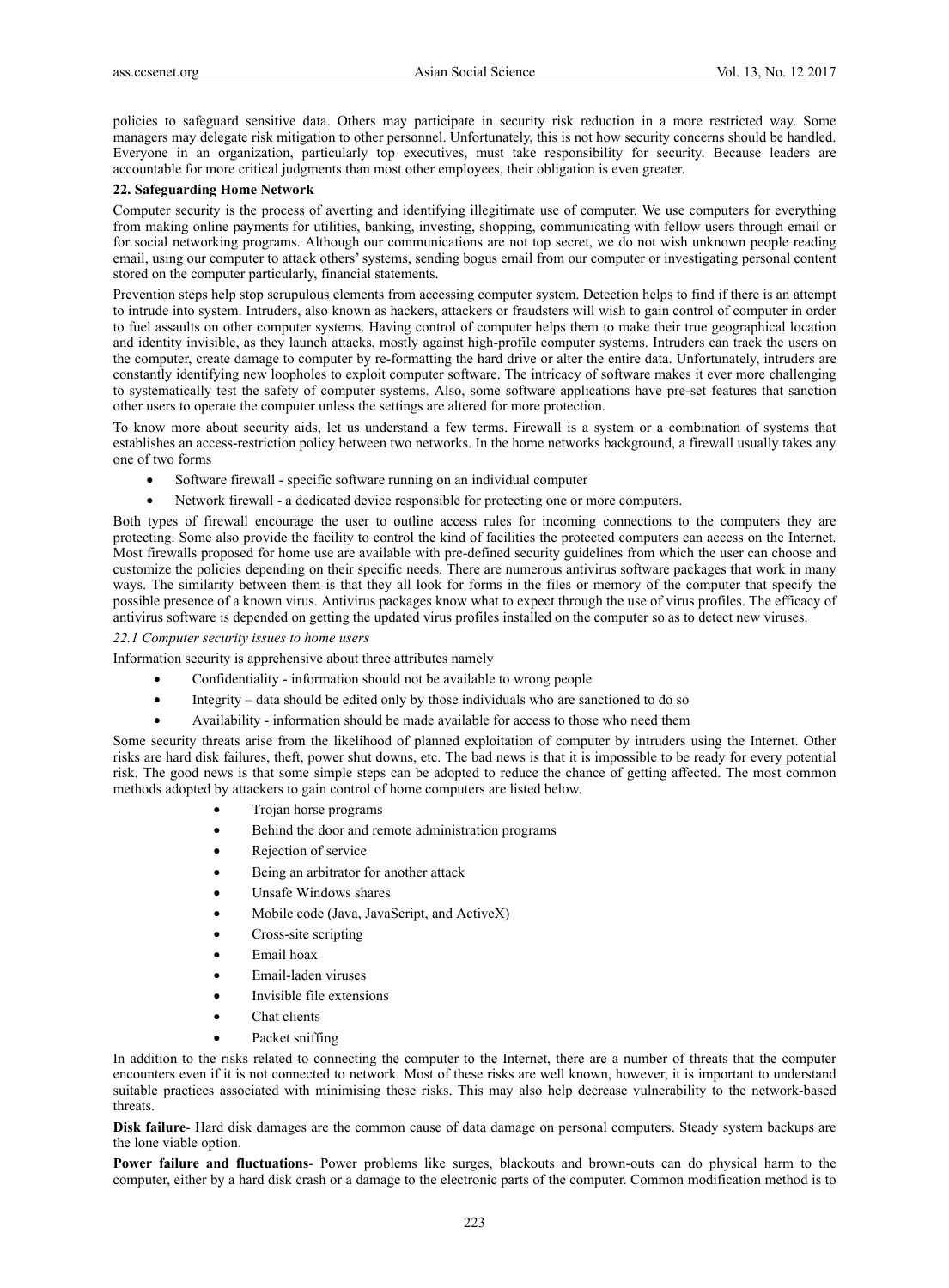#### use uninterruptible power supplies (UPS).

**Physical theft**- The act of stealing a computer results in the loss of privacy, integrity and availability of data. Regular system backup helps in recovering the data. But backups, by themselves, cannot guarantee confidentiality. Cryptographic tools are existent that can decode data embedded on a computer's hard disk.

*22.2 Preventive Actions that home users can adopt to safeguard their computer systems* 

The CERT/CC recommends the following actions to home users:

- Seek help from system support personnel when working from home
- Install virus protection software
- Load a firewall
- Do not open unknown email attachments
- Avoid running programs of unknown origin
- Deactivate invisible filename extensions
- Keep all applications, including the operating system, patched
- Switch off the computer or disconnect from the network when not required
- Disable Java, JavaScript and ActiveX if possible
- Deactivate scripting features in email programs
- Ensure there are regular backups of critical data
- Make a boot disk, in case, the computer gets damaged or affected

#### **23. Identifying and Evading Email Scams**

Email is a useful and influential communication tool. Unfortunately, it is also a perfect instrument vulnerable to scammers and other malicious individuals to carry out activities for luring potential victims. The scams range between old-fashioned procedures to phishing schemes using an amalgamation of email and bogus web sites to coax victims into exposing delicate information. To avoid falling a prey to these scams, one should comprehend what they are, how they look, how they operate and ways to prevent them.

#### *23.1 Identify email scams*

Email has made the game easy for scammers. The suitability and secrecy of email, enable to easily contact millions of people instantly, facilitating the scammers to work in bulk. Scammers need to trick only a small percentage of people they email, for their stunt to gain returns. The email scams have been in existence for a long time. In fact, most of them are merely reprocessed scams. It is easy to identify such bogus emails. The list of the most common types of email content are related to fake business opportunities, work from home options, health and fitness scams, fast money schemes, investment options, guaranteed loans and credit schemes. The discount offer scams contain mostly endorsements of cheap versions of expensive software and are unbelievable offers.

The advanced fee fraud schemes are quite detailed in nature and lure the victim into a fake plot to acquire huge amount of money. These scams are easily recognizable from the names and the subject line itself as they look like an African connection because most of these originate from those regions. Social engineering is an approach for soliciting sensitive information from people, which they normally would hesitate to disclose, or by prompting an action which people would not usually perform, by kindling their inquisitiveness or inclination to trust. Phishing emails are designed to resemble as if they have originated from an authentic organization. These emails attempt to trick people into visiting a fake web site, to either download malware or divulge sensitive personal information. The culprits of phishing scams meticulously design the bogus web site to look like a genuine one. The bogus site will look amazingly real and will present an online form seeking information like bank details, account number, address, online banking username and password, all the vital data an intruder requires to steal the identity and break-in to bank account. Bogus communications looks like they have been sent from banks, credit card companies, financial institutions and IT Department.

Trojan horse email offers the promise of something that people might be usually interested in, like an attachment enclosing a joke, an image or a patch for a software vulnerability. Once opened, however, the attachment performs the following actions. -create a security threat on computer and open a backdoor for illicit access, load software that records keystrokes and transfers the logs to an attacker, install software that observes and records online connections and activities, provide the connectivity to files, convert the computer into a "bot" which the attacker can operate to send spam, initiate attacks or spread the virus to other computers. Many viruses spread by scanning all email addresses on a corrupted computer and then mailing themselves to these addresses. The following suggestions can reduce the chances of becoming a victim of these scams.

**Filter spam-** Most email scams begin with unwelcome marketing email. Take steps to avert spam from getting into mailbox. Look into the help file for email application or service to understand what to do to filter spam.

**Do not entertain or trust unsolicited email-** Do not spontaneously trust any email sent by an unknown individual or organization. Always refrain from opening an attachment from unsolicited email. Most essentially, never click on a link sent in an email. Skilfully designed links can lead to bogus web sites set up to trick into revealing private information or downloading viruses, spyware and other malicious software. Spammers may also use a modus operandi in which they send unique links to each individual spam email. By tracking which links are asked for on their web servers, spammers can identify which email addresses are useable and are more likely to be target victims for repeat spam attempts. Be aware that even email received from a known address are risky. Many viruses transfer themselves by searching the target computer for email addresses and moving themselves to these addresses by disguising as an email from the user of the corrupted computer.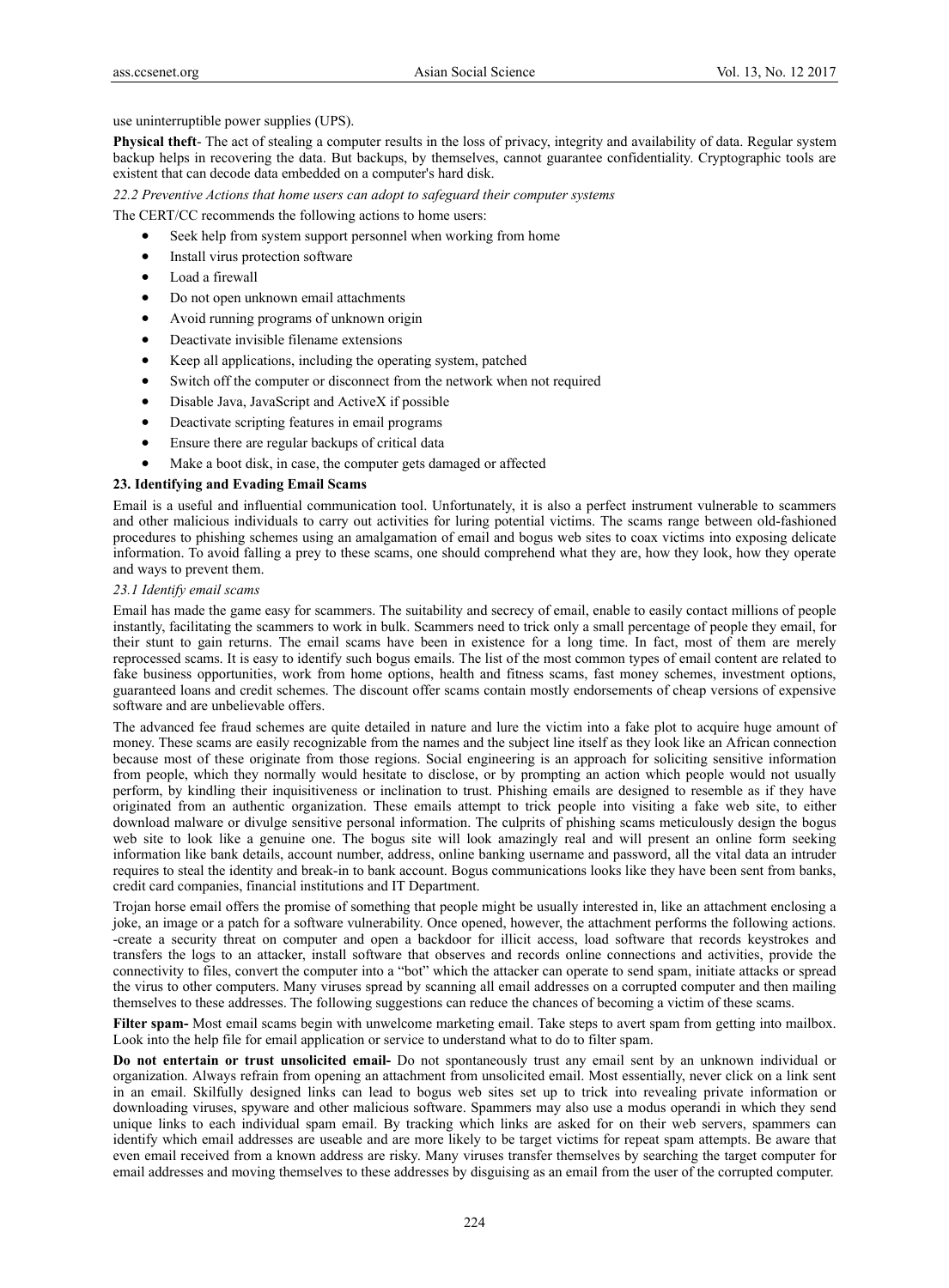**Be cautious in dealing with email attachments**- Email attachments are widely utilised by online intruders to get a sneak-peek virus onto the computer. These viruses enable the scammer to get access to important information from the computer, infect the computer to enable it to be susceptible to additional attacks and abuse. This is then converted into a 'bot' for future use, attacks and other online crimes.

**Install antivirus software and keep it updated**- Always install antivirus software on the computer that has a programmed update option. This will ensure that there is the most up-to-date protection possible against viruses. In addition, ensure the antivirus software chosen encompasses an email scanning feature. This will protect computer from email- borne viruses.

**Load a personal firewall and keep it up dated-** A firewall may not be equipped to prevent scam email from entering into mailbox. But, it may help protect if a virus-bearing attachment is inadvertently opened. The firewall, also helps in preventing outbound movement from computer to the intruder. When personal firewall notices a suspicious outward communication from computer, it could indicate an infected program being installed on the computer.

**Configure email client for any potential threats**- There are a numerous ways to configure email users to make them less vulnerable to email scams. For example, organising email program to view email as "text only" will prevent scams that misuse HTML in email.

**Learn the Email Policies of the business partnering organisations**- Most organizations doing businesses via internet have laid out policies regarding communication with their customers in email. Many, for instance, will not demand account details or personal information via email. Familiarising with the policies of the organizations can help spot and avoid phishing scams. Always refrain from sending sensitive information via unencrypted email.

# **24. Securing Your Web Browser**

Nowadays, web browsers like Microsoft Internet Explorer, Mozilla Firefox and Apple Safari are loaded on almost every computer. Since the use of web browsers are so frequent, it is important to design them securely. Mostly, the web browser got along with an operating system is not installed in a safe default configuration. Insecure web browsers result in a variety of computer complications, including spyware being installed without the user's knowledge and intruders establishing their power over the computer.

Preferably, computer users should assess the issues from the software they operate. Many computers are bought with already loaded software. Irrespective of whether they are loaded by a computer manufacturer, operating system maker, Internet service provider or by a retailer, the foremost step in evaluating the susceptibility of computer is by identifying what software is loaded and the manner in which programs interact with each other. Unfortunately, an average user is ill- equipped to carry out such a detailed analysis.

Vulnerable web browsers are always prone to risks from attackers. It has been seen that new software weaknesses have been exploited and aimed at web browsers, through the use of compromised or malevolent websites. This problem is catapulted by some of the following factors.

- Users have the penchant for clicking on links without evaluating the consequences of their actions.
- Disguised web address that navigates to an unexpected site
- Web browsers being configured with less attention to safety features
- New security threats are often revealed after the software is designed and bundled by the manufacturer.
- Computer systems and software packages may be loaded with supplementary software, exposing to a number of susceptibilities
- Third-party software are not equipped for security updates.
- Many websites force users to activate certain features thereby exposing the computer to additional risk.
- Many users do not have knowledge to organise their web browsers safely.
- Many users are averse to enabling or deactivating utility as needed, to ensure security of their web browser.

#### *24.1 Web Browser Structures and Perils*

It is imperative to apprehend the functionality and structures of the web browser. Installing many web browser options may risk security. Vendors mostly activate functions by default to advance the computing performance. But these functions result an increased risk to the computer. Attackers direct their efforts to misusing client-side systems, that is, user's computer, through various exposures. They make use of these vulnerabilities to overpower computer, steal data, damage files and use the same computer to attack other computers. Attacking web browsers is a low cost method adopted by attackers. An attacker can design a scrupulous web page that will load Trojan software or spyware to steal data. Instead of vigorously targeting and attacking compromised systems, a scrupulous website can inertly infect systems as and when the site is clicked. Another way is to send a malicious HTML document to victims. In such cases, the moment the email or attachment is opened, the system gets infected.

A few web browser features and allied risks are discussed.

**ActiveX** is a technology that Microsoft Internet Explorer operates on Microsoft Windows systems. ActiveX permits applications or portions of applications to be applied by the web browser. ActiveX has been inundated with various risks and execution issues. One main issue with using ActiveX in a web browser is that it enhances the risk surface. Loading any Windows application gives the chance of new ActiveX panels being loaded.

**Java** is an object-oriented programming which serves the purpose of developing active content for websites. Various implementations of the JVM contain risks that allow an applet to dodge these constraints.

**Plug-ins** are applications proposed for practice in the web browser. Plug-ins are identical to ActiveX controls but cannot be implemented separately from a web browser.